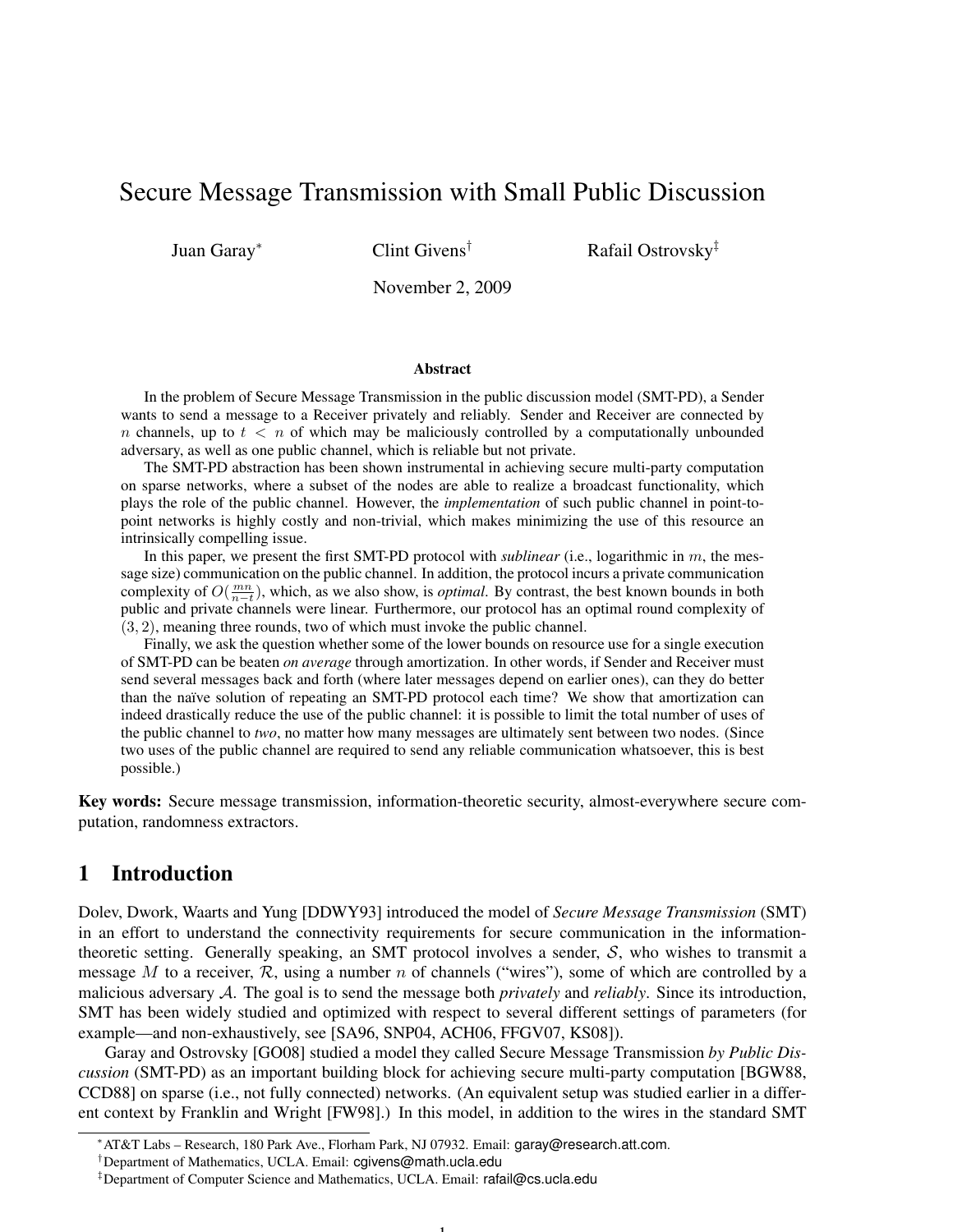formulation, called "common" or "private" wires from now on, S and R gain access to a *public* channel which the adversary can read but not alter. In this new setting, secure message transmission is achievable even if the adversary corrupts up to  $t < n$  of the private wires—i.e., up to all but one.

The motivation for this abstraction comes from the feasibility in partially connected settings for a subset of the nodes in the network to realize a broadcast functionality despite the limited connectivity [DPPU86, Upf92, BG93]<sup>1</sup>, which plays the role of the public channel. (The private wires would be the multiple paths between them.) As such, the *implementation* of the public channel in point-to-point networks is costly and highly non-trivial in terms of rounds of computation and communication, as already the sending of a single message to a node that is not directly connected is simulated by sending the message over multiple paths, not just blowing up the communication but also incurring a slowdown factor proportional to the diameter of the network, and this is a process that must be repeated many times—linear in the number of corruptions for deterministic, error-free broadcast protocols (e.g., [GM98]), or expected (but high) constant for randomized protocols [FM97, KK06].

A main goal of this work is to minimize the use of this expensive resource, both in terms of communication as well as in the number of times it must be used when sender and receiver must send many messages back and forth, as it is the case in secure multi-party computation. We first present an SMT-PD protocol with a logarithmic (in  $m$ , the message size) communication complexity on the public channel; the best known bound, due to Shi, Jiang, Safavi-Naini, and Tuhin [SJST09], was linear (see related work below). In addition, our protocol incurs a private communication complexity of  $O(\frac{mn}{n-t})$ , which, as we also show, is *optimal*, thus providing an affirmative answer to the question posed in [SJST09] of whether the  $O(n)$  private transmission rate could be improved. Furthermore, our protocol has an optimal round complexity of  $(3, 2)$ , meaning 3 rounds, 2 of which must invoke the public channel [SJST09].

Regarding the number of times the public channel must be used when considering SMT-PD as a subroutine in a larger protocol, we ask the question whether some of the lower bounds on resource use for a single execution of SMT-PD can be beaten *on average* through amortization. In other words, if a sender and receiver must send several messages back and forth (where later messages depend on earlier ones), can they do better than the naïve solution of repeating an SMT-PD protocol each time, incurring a cost of three rounds and two public channel transmissions per message? We show that amortization can in fact drastically reduce the use of the public channel: indeed, it is possible to limit the total number of uses of the public channel to *two*, no matter how many messages are ultimately sent between two nodes. (Since two uses of the public channel are required to send any reliable communication whatsoever, this is best possible.)

Prior work. The first variant of SMT considered in the literature is *perfectly secure message transmission* (PSMT), in which both privacy and reliability are perfect [DDWY93]. It is shown in the original paper that PSMT is possible if and only if  $n \geq 2t + 1$ . For such n, 2 rounds are necessary and sufficient for PSMT, while one-round PSMT is possible if and only if  $n \geq 3t + 1$ .

The communication complexity of PSMT depends on the number of rounds. For 1-round PSMT, Fitzi *et al.* [FFGV07] show that transmission rate  $\geq \frac{n}{n-3t}$  is necessary and sufficient. (Recall that  $n > 3t$  is required in this case.) For 2-round PSMT, Srinathan *et al.* [SNP04] show that a transmission rate  $\geq \frac{n}{n-2t}$  is required<sup>2</sup>; this was extended in [SPR07], which showed that increasing the number of rounds does not help. Kurosawa and Suzuki [KS08] construct the first efficient (i.e., polynomial-time) 2-round PSMT protocol which matches this optimal transmission rate.

A number of relaxations of the perfectness requirements of PSMT are considered in the literature to achieve various tradeoffs (see for example [CPRS08] for a detailed discussion of variants of SMT). The most general version of SMT (or SMT-PD) is perhaps ( $\epsilon$ ,  $\delta$ )-SMT. We call a protocol for SMT(-PD) an  $(\epsilon, \delta)$ -SMT(-PD) protocol provided that the adversary's advantage in distinguishing any two messages is at most  $\epsilon$ , and the receiver correctly outputs the message with probability  $1 - \delta$ . The lower bound  $n \geq 2t + 1$ holds even in this general setting (at least for non-trivial protocols, such as those satisfying  $\epsilon + \delta < 1/2$ ); hence the most interesting case for SMT-PD is the case when the public channel is required:  $t < n \leq 2t$ . As noted above, this requires round complexity (3,2) [SJST09]. Franklin and Wright [FW98] show that

 ${}^{1}$ Called "almost-everywhere" agreement, or broadcast, in this setting.

 $2$ The authors claim a matching upper bound as well, but this was shown to be flawed [ACH06].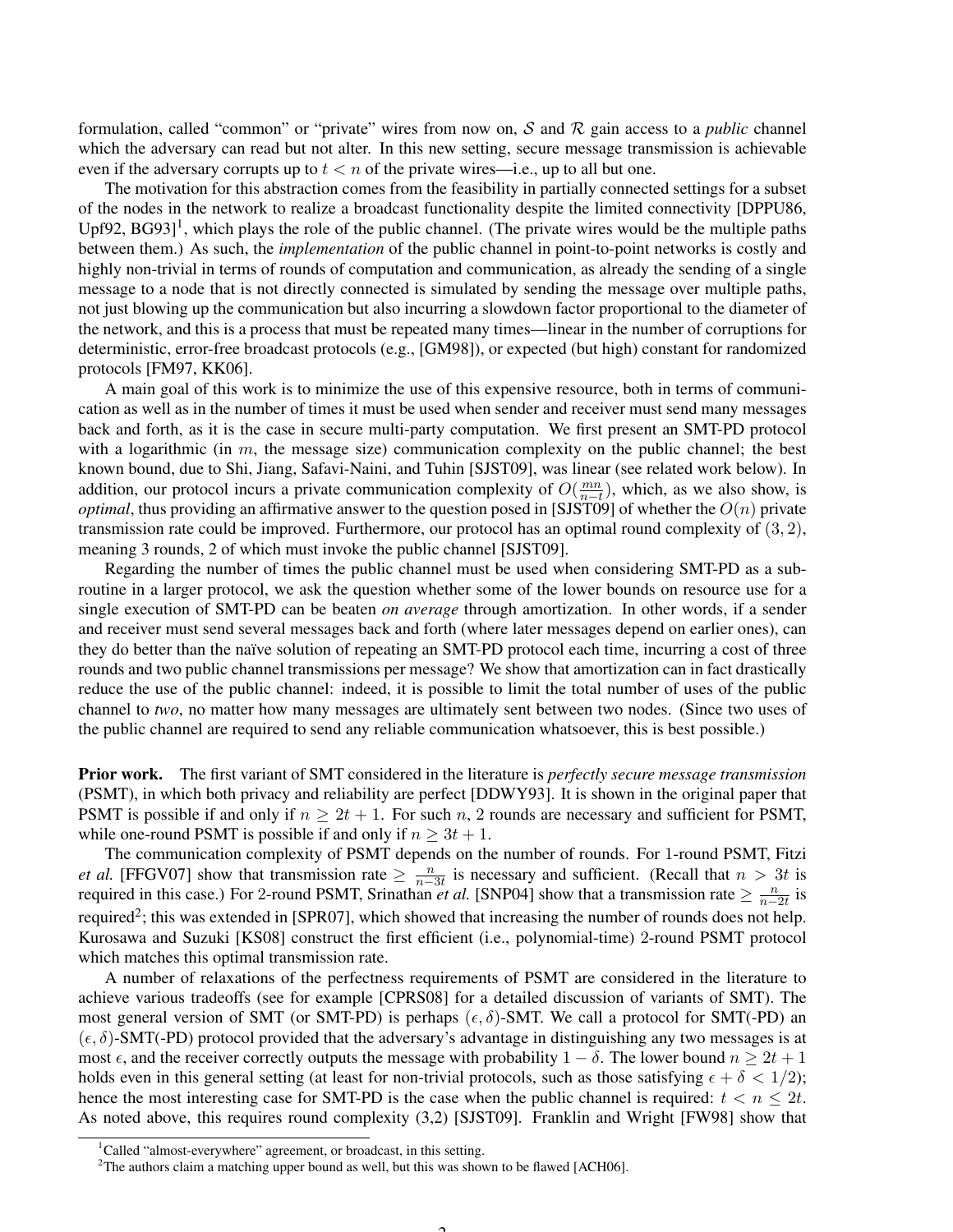perfectly reliable ( $\delta = 0$ ) SMT-PD protocols are impossible when  $n \leq 2t$ . On the other hand, perfect privacy ( $\epsilon = 0$ ) is possible, and is achieved by previous SMT-PD constructions (see below).

The communication complexity lower bounds noted above all apply to PSMT; for more general SMT bounds, we are aware only of [KS07]. They consider the problem of *almost-secure message transmission*, which is only slightly less restrictive than PSMT. Namely, the problem requires perfect privacy, and that the Receiver *never* output an incorrect message, though he may output "failure" with probability  $\delta$ . The authors show that in this model, there is a communication complexity lower bound of  $n(m + \log(1/\delta))$  (up to an additive constant).

A number of protocols for SMT-PD appear in previous work. The first such comes in [FW98] as a consequence of the equivalence shown there between networks with multicast and those with simple lines and broadcast (i.e., the public discussion model). Their solution has optimal round complexity  $(3,2)^3$ ; however, when  $t < n < \lceil \frac{3t}{2} \rceil$  $\frac{3t}{2}$  (including the worst case  $t = n + 1$ ), their protocol has (pick your poison) either positive privacy error  $\epsilon > 0$ , or *exponential* communication complexity. Garay and Ostrovsky [GO08] first describe a (4,3)-round  $(0, \delta)$  protocol which was subsequently improved to (3,2) rounds. The protocol has linear transmission rate (in terms of message size) on the public and private channels. Shi *et al.* [SJST09] give the first protocol with constant transmission rate on the public channel (for messages of sufficient, modest size)<sup>4</sup>, with linear transmission rate on the private channels as well; however, the *communication complexity* of their protocol is linear.

Our contributions. By contrast, we obtain the first round-optimal SMT-PD protocol with *sublinear* (logarithmic) communication complexity on the public channel. More specifically (and assuming for simplicity  $\delta = O(1)$ , our protocol has public channel communication complexity  $O(n \log n \log m)$  for messages of sufficient size, as compared with  $O(m)$  in the protocol of [SJST09]. (The message size required by either protocol—namely,  $m/\log m = \Omega(n \log n)$  for ours, or  $m = \Omega(n^2)$  for that of [SJST09]—ensures that  $O(n \log n \log m)$  improves over  $O(m)$  for relevant values of  $n, m$ .) The protocol also enjoys a private communication complexity of  $O\left(\frac{nm}{n-t}\right)$ , which (just by itself) improves on previous constructions and, as we also show, is optimal. At a high level, the protocol has the same structure as previous 3-round SMT-PD protocols, with the following important differences: (1) our use of randomness extractors allows us to reduce the amount of transmitted randomness, which is reflected in the gain in private communication, and (2) typically in previous protocols the message is transmitted in the last round over the public channel, blinded by the private randomness thought not to have been tampered with; our improvement to public communication comes from the transmission of the (blinded) message on the *private* wires, provided that the sender *authenticates* the transmission making use of the public channel, which in turn requires smaller communication. Additionally, we achieve these improved communication bounds even for messages of smaller required size than Shi *et al.* [SJST09]. <sup>5</sup> Finally, the protocol achieves perfect privacy.

We arrive at this result through a series a transformations. First, we design a generic SMT-PD protocol with linear public communication and  $O\left(\frac{nm}{n-t}\right)$  private communication (note that this already improves on existing results); second, we consider instantiations of the generic protocol's "black boxes" with different randomness extractors, each providing its own benefits (perfect privacy *vis-a-vis `* smaller message size); and last, we obtain the final protocol by essentially running two perfect-privacy instantiations of the generic protocol in parallel, one for the message itself and a "smaller" version for the authentication key. These results are presented in Section 3.

As noted above, we also show (Section 4) an  $\Omega(\frac{nm}{n-t})$  lower bound on private communication. The lower bound holds for SMT without public discussion as well. The bound itself is weaker than previous, but it holds for a more general class of SMT protocols. In particular, it is the first communication complexity

 $3$ The round complexity is not apparent from the text, for two reasons: (1) The protocol is described in terms of the multicast model, not SMT-PD directly; and (2) the authors consider synchronous "rounds" not in the abstract SMT-PD model, but in the more concrete setting of nodes relaying messages in the underlying network.

 ${}^{4}$ It is also claimed in [SJST09] that constant transmission rate on the public channel is optimal; as we show here, that is not the case.

<sup>&</sup>lt;sup>5</sup>Specifically, [SJST09] require message size  $m = \Omega(n^2(\log(1/\delta))^2)$ , where we require only  $m = \Omega(n(\log n + \delta))$  $\log(1/\delta)$ )  $\log q$ ), with  $q \approx mn/(n-t)$ .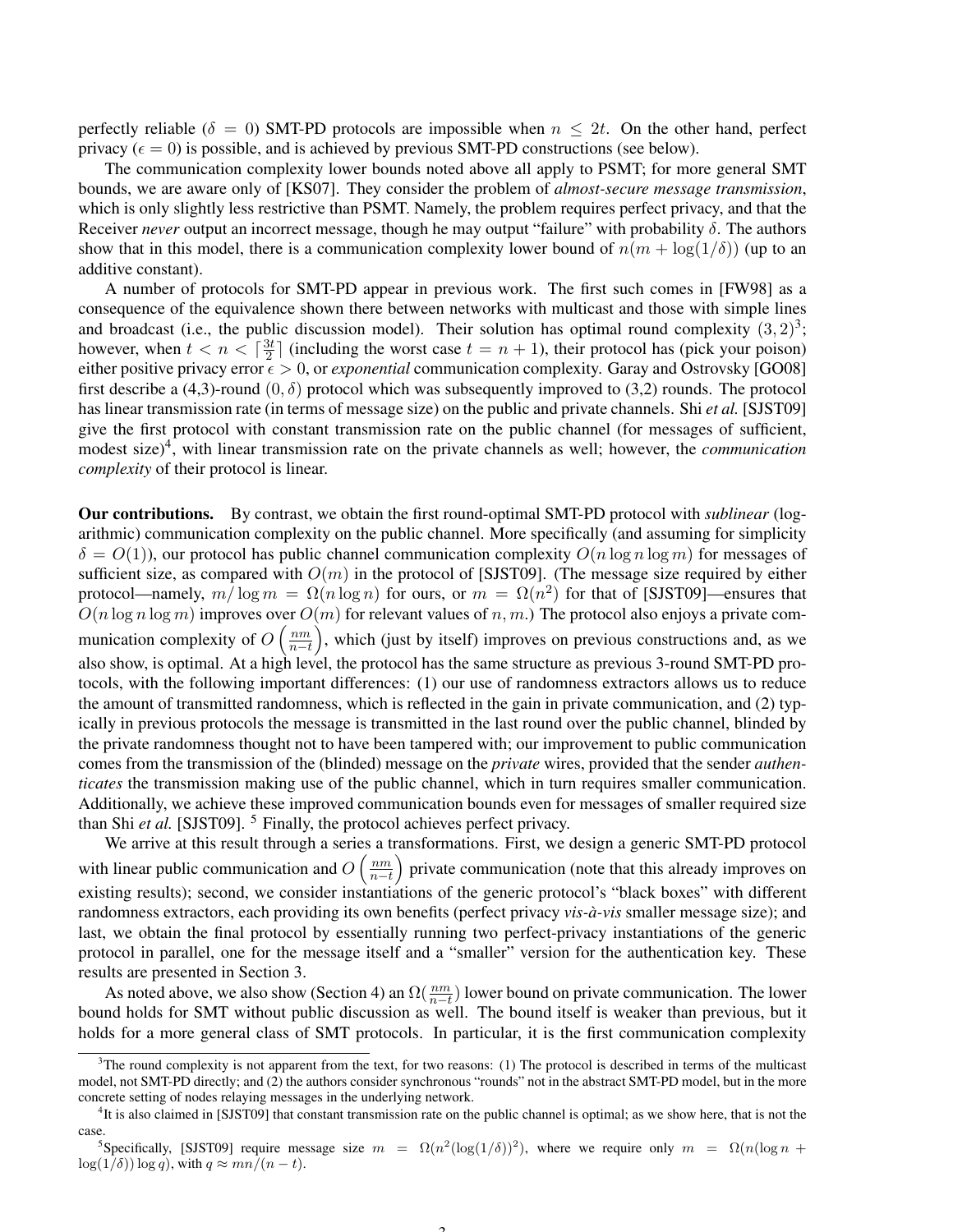lower bound to consider non-perfect privacy, as well as the first to allow for the Receiver outputting an incorrect message.

Finally, we show in Section 5 how amortization can drastically reduce the use of the public channel, allowing sender and receiver to communicate *indefinitely* after using the public channel twice and a limited initial message. Our approach is to separate Sender and Receiver's interaction following the first execution of SMT-PD into two modes: a *Normal Mode* and a *Fault-Recovery Mode*. At a high level, in the Normal Mode, secure communication is successful provided the adversary does not interfere; this is implemented by a one-round protocol satisfying a relaxed version of the problem that we call *Weak* SMT-PD. Fault-Recovery Mode is entered if corruption is detected.<sup>6</sup>

Preliminaries and definitions are given in Section 2. For the purpose of readability, many of the proofs, as well as some complementary material, are presented in the appendix.

# 2 Model and Preliminaries

Definition 2.1 *If* X *and* Y *are random variables over a discrete space* S*, the* statistical distance between X and Y *is defined to be*

$$
\Delta(X,Y) \stackrel{\text{def}}{=} \frac{1}{2} \sum_{s \in S} |\Pr[X=s] - \Pr[Y=s]|.
$$

*We say that X and Y are*  $\epsilon$ -close *if*  $\Delta(X, Y) \leq \epsilon$ .

The public discussion model. The *public discussion model* for secure message transmission [GO08] consists of a Sender S and Receiver R (PPTMs) connected by n communication channels, or *wires*, and one *public channel.* S wishes to send a message  $M<sub>S</sub>$  from message space M to R, and to this end S and R. communicate with each other in synchronous rounds in which one player sends information across the wires and/or public channel. Communication on the public channel is reliable but public; the common wires may be corrupted and so are not necessarily reliable or private.

 $A$  is a computationally unbounded adversary who seeks to disrupt the communication and/or gain information on the message. A may *adaptively* corrupt up to  $t < n$  of the common wires (potentially all but one!). Corrupted wires are actively controlled by  $A$ : he can eavesdrop, block communication, or place forged messages on them. Further, we assume A is *rushing*—in each round, he observes what is sent on the public channel and all corrupted wires before deciding what to place on corrupted wires, or whether to corrupt additional wires (which he then sees immediately).

An *execution* E of an SMT-PD protocol is determined by the random coins of  $S$ ,  $R$ , and  $A$  (which we denote  $C_S$ ,  $C_R$ ,  $C_A$  respectively), and the message  $M_S \in \mathcal{M}$ . The *view of a player*  $P \in \{S, R, A\}$  *in an execution* E, denoted View<sub>P</sub>, is a random variable consisting of P's random coins and all messages received (or overheard) by P. (S's view also includes  $M<sub>S</sub>$ ). Additionally, let View $p(M<sub>0</sub>)$  denote the distribution on Viewp induced by fixing  $M_S = M_0$ . In each execution, R outputs a received message  $M_R$ , a function of View<sub> $\mathcal{R}$ </sub>.

We can now define an  $(\epsilon, \delta)$ -SMT-PD protocol (cf. [FW98, GO08, SJST09]):

**Definition 2.2** A protocol  $\Pi$  *in the model above, in which* S attempts to send a message  $M_S$  to  $\mathcal{R}$ , is  $(\epsilon, \delta)$ secure *(or simply, is an*  $(\epsilon, \delta)$ -SMT-PD protocol*)* if it satisfies:

PRIVACY*: For any two messages*  $M_0, M_1 \in \mathcal{M}$ , View<sub>A</sub> $(M_0)$  *and* View<sub>A</sub> $(M_1)$  *are*  $\epsilon$ -close.

RELIABILITY: For all  $M_S \in \mathcal{M}$  and all adversaries A, R should correctly receive the message with *probability at least*  $1 - \delta$ ; *i.e.*,  $Pr[M_{\mathcal{R}} = M_{\mathcal{S}}] \ge 1 - \delta$ . (The probability is taken over all players' *random coins.)*

<sup>&</sup>lt;sup>6</sup>Effectively, this is an instantiation in the SMT context of the "fast-track" approach (e.g., [Lam87, GRR98]), where if things are "smooth" then the algorithm or protocol performs very efficiently, reverting to a more punctilious mode otherwise.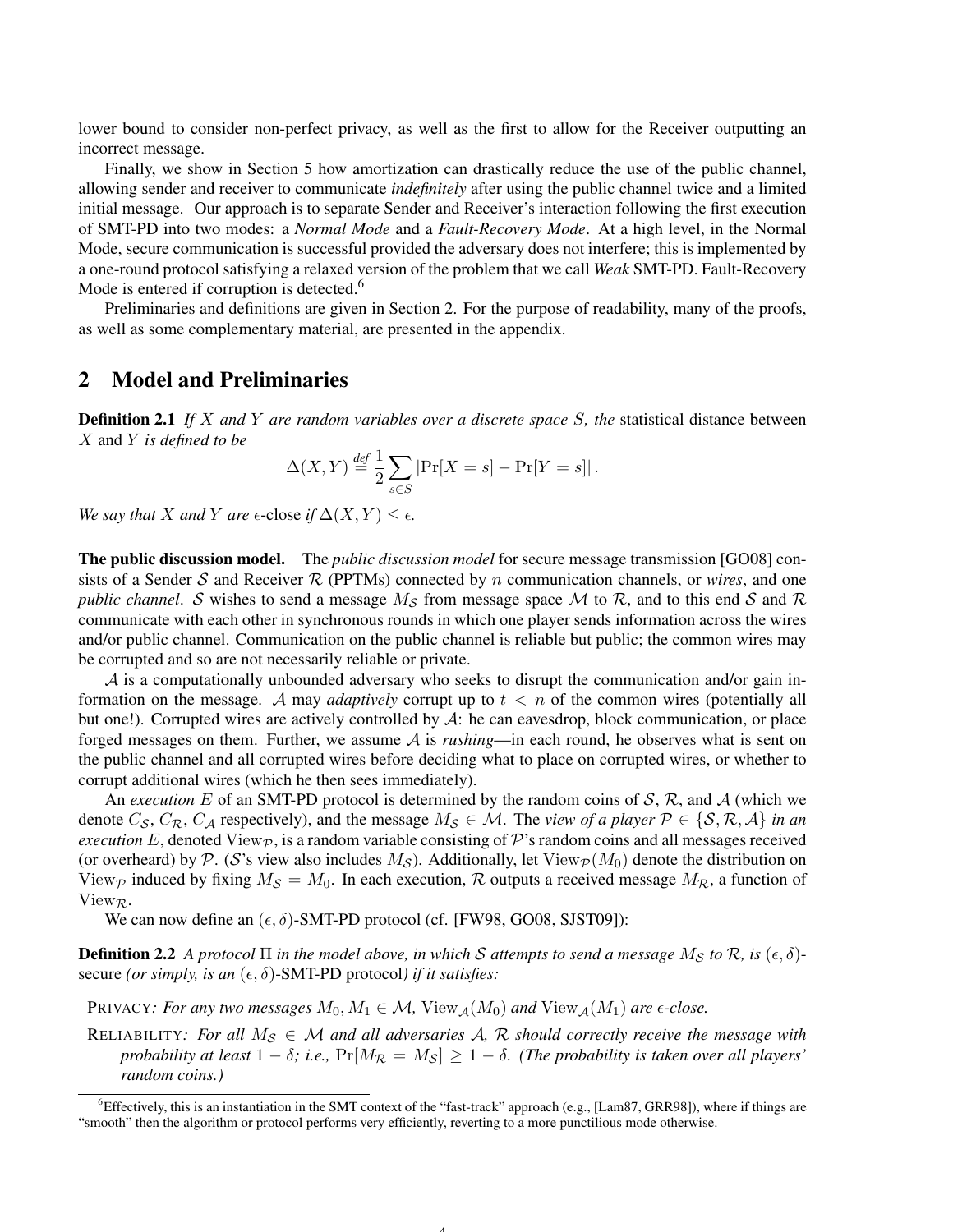Error-correcting codes and consistency checks for codewords. For our purposes, the following definition of error-correcting codes is sufficient:

Definition 2.3 *Given a finite alphabet* Σ*, an* error-correcting code E of minimum distance d *is a pair of mappings*  $Enc: \Sigma^K \to \Sigma^N$ , where  $K < N$  and  $Dec: \Sigma^N \to \Sigma^K$ , such that (1) any two distinct elements x, y in the image of Enc (the codewords) have  $dist(x, y) \geq d$  in the Hamming metric; (2)  $Dec(Enc(x))$  = x for all  $x \in \mathbb{F}_q^K$ .<sup>7</sup> We say  $\mathcal E$  has rate  $K/N$  and relative minimum distance  $d/N$ .

We require a family of codes of increasing input length which is *asymptotically good*, that is,  $\mathcal E$  should have *constant* rate and *constant* relative minimum distance D. See, e.g., [MS83] for a standard reference.

Of particular interest for us are the well-known Reed-Solomon codes over  $F_q$ , obtained by oversampling polynomials in  $\mathbb{F}_q[X]$ . Given an input in  $\mathbb{F}_q^K$ , we interpret it as a polynomial f of degree  $\leq K-1$ ; to obtain a codeword from f, we simply evaluate it at N distinct points in  $\mathbb{F}_q$ , for any  $N > K$ . Indeed, any two such polynomials agree on at most  $K - 1$  points, therefore the Reed-Solomon code has minimum distance  $N - K + 1$ .

Our protocols make use of a simple method to probabilistically detect when codewords sent on the private wires are altered by A. Simply put, the sender of the codeword reveals a small subset of the codeword symbols. Formally, suppose S sends a codeword  $C \in \Sigma^N$  to R over one of the private wires, and R receives the (possibly altered) codeword  $\tilde{C}$ . (If R receives a non-codeword, he immediately rejects it.) Then to perform the consistency check, S chooses a random set  $J = \{j_1, j_2, \ldots, j_\ell\} \subset [N]$  and sends  $(J, \mathcal{C}|_J)$  to  $\mathcal{R}$ , where  $\mathcal{C}|_J$  represents the codeword C restricted to the indices in J. If the revealed symbols match, then the consistency check succeeds; otherwise the check fails and  $R$  rejects  $\tilde{C}$  as tampered.

Suppose A alters C to a different codeword,  $\widetilde{C} \neq C$ . symbols. Therefore, the probability that they agree on a randomly chosen index is  $\leq$  2/3, and so

$$
\Pr[\mathcal{R}\text{ accepts }\widetilde{\mathcal{C}}] = \Pr[\mathcal{C}|_J = \widetilde{\mathcal{C}}|_J] \le (2/3)^{\ell}.
$$

Thus, with probability  $\geq 1-(2/3)^{\ell}$ ,  $\mathcal R$  will reject a tampered codeword. Of course, the validity of the check depends upon  $A$  not knowing  $J$  at the time of potential corruption of  $C$ .

Average min-entropy and average-case randomness extractors. Recall that the *min-entropy* of a distribution  $X = (X_1, \ldots, X_N)$  over  $\{0, 1\}^N$  is defined as

$$
H_{\infty}(X) = \min_{x} \left( -\log \left( \Pr[X = x] \right) \right),\,
$$

and gives a measure of the amount of randomness "contained" in a weakly random source. We say a distribution X is a  $k_{min}$ -source if  $H_{\infty}(X) \geq k_{min}$ .

A *(seeded)*  $(N, M, k_{min}, \epsilon)$ -strong extractor is a (deterministic) function

$$
Ext: \{0,1\}^N \times \{0,1\}^D \to \{0,1\}^M
$$

such that for *any*  $k_{min}$ -source X, the distribution  $U_D \circ \text{Ext}(X, U_D)$  is  $\epsilon$ -close to  $U_D \circ U_M$  (where  $U_k$ represents the uniform distribution on  $\{0,1\}^k$ ). The input to the extractor is the N-bit  $k_{min}$ -source, X, together with a truly random seed s, which is uniformly distributed over  $\{0,1\}^D$ . Its output is an M-bit string which is statistically close to uniform, *even conditioned on the seed* s *used to generate it.*

This notion of min-entropy, and of a general randomness extractor, may be an awkward fit when considering an adversary with side information Y as above. In these cases, a more appropriate measure may be found in the *average min-entropy* of X given Y , defined in [DORS08] by

$$
\widetilde{H}_{\infty}(X|Y) = -\log\left(\mathbb{E}_{y \leftarrow Y}\left[\max_{x} \Pr\left[X = x | Y = y\right]\right]\right).
$$

Note that this definition is based on the *worst-case* probability for X, conditioned on the *average distribution* (as opposed to worst-case probability) of Y. The rationale is that Y is assumed to be outside of the

<sup>&</sup>lt;sup>7</sup>Note in particular that this allows us to test for membership in the image  $Enc(\Sigma^K)$  by first decoding and then re-encoding.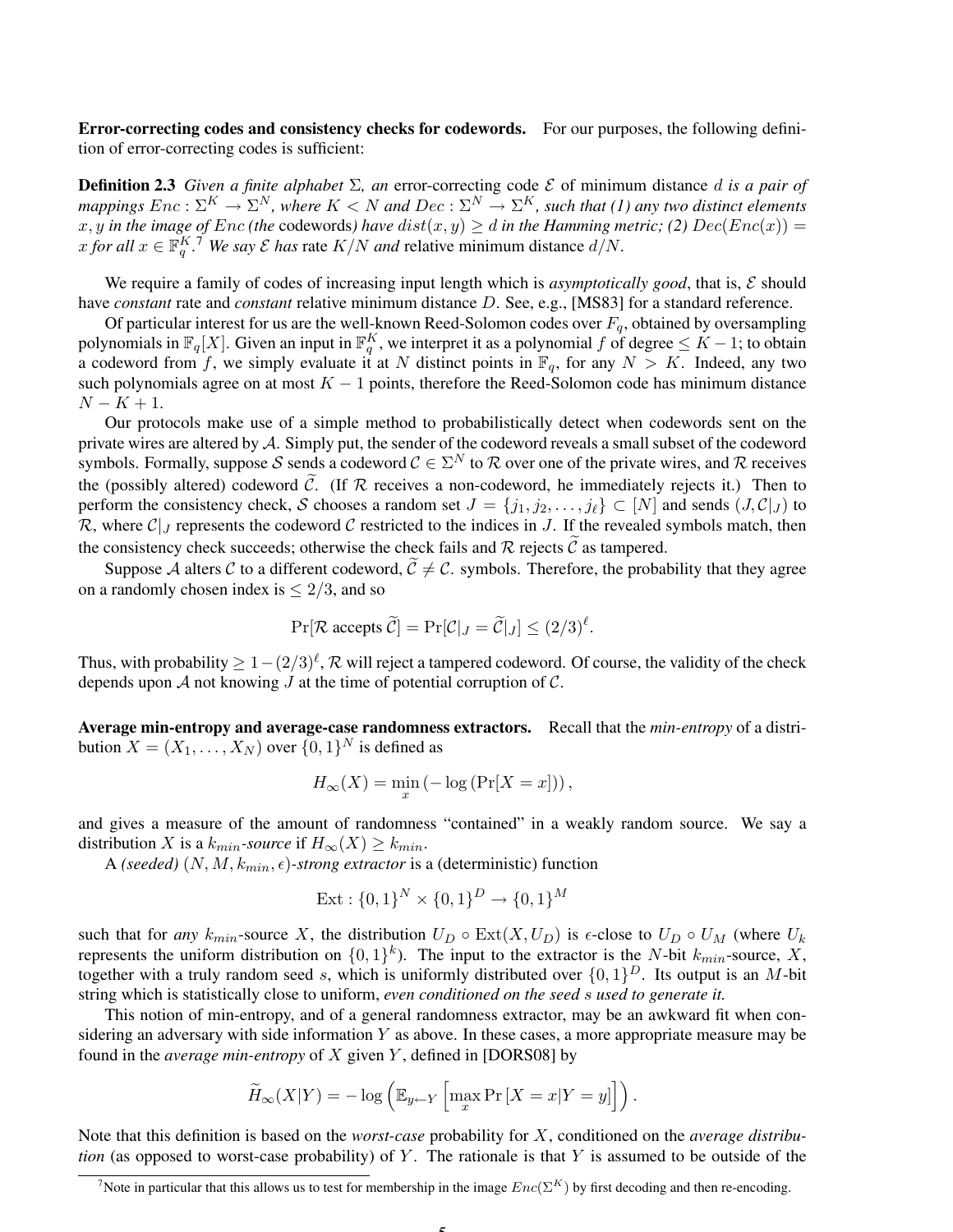adversary's control; however, once Y is known, the adversary then predicts the *most likely* X, given that particular Y .

[DORS08] use average min-entropy to define an object closely related to extractors: A *(seeded) averagecase*  $(N, M, k_{min}, \epsilon)$ -strong extractor is a (deterministic) function

$$
Ext: \{0, 1\}^N \times \{0, 1\}^D \to \{0, 1\}^M
$$

such that the distribution of  $(U_D \circ Ext(X, U_D), I)$  is  $\epsilon$ -close to  $(U_D \circ U_M, I)$ , whenever  $(X, I)$  is jointly distributed pair satisfying  $H_{\infty}(X|I) \geq k_{min}$ . The similarity to an ordinary extractor is clear. [DORS08] prove the following fact about average min-entropy:

**Fact 2.4** If Y has at most  $2^{\ell}$  possible values, then  $\widetilde{H}_{\infty}(X | (Y,Z)) \ge \widetilde{H}_{\infty}(X | Z) - \ell$ .

**Extracting randomness from**  $\mathbb{F}_q$ . We will make use of a special-purpose *deterministic* (seedless) extractor  $Ext<sub>a</sub>$  which operates at the level of field elements in  $\mathbb{F}_q$  as opposed to bits.

Ext<sup>q</sup> works not on general min-entropy sources, but on the restricted class of *symbol-fixing sources*, which are strings in  $\mathbb{F}_q^N$  such that some subset of K symbols is distributed independently and uniformly over  $\mathbb{F}_q$ , while the remaining  $N - K$  symbols are fixed. Given a sample from any such source,  $\text{Ext}_q$  outputs K field elements which are uniformly distributed over  $\mathbb{F}_q^K$ .

Ext<sub>q</sub> works as follows: Given  $\alpha \in \mathbb{F}_q^N$ , construct  $f \in \mathbb{F}_q[X]$  of degree  $\leq N-1$ , such that  $f(i) = \alpha_i$ for  $i = 0, \ldots, N - 1$ . Then  $\text{Ext}_q(\alpha) = (f(N), f(N + 1), \ldots, f(N + K - 1))$ . (Of course we require  $N + K \leq q$ .) This extractor has proven useful in previous SMT protocols as well (see, e.g., [ACH06, KS08]).

### 3 SMT-PD with Small Public Discussion

In this section we present our main positive results. First, we construct a basic ( $\epsilon$ ,  $\delta$ )-SMT-PD protocol,  $\Pi_{Gen}$ (for "generic"), with optimal private communication and linear public communication. We then consider possible instantiations of  $\Pi_{Gen}$ ; using, in particular, Reed-Solomon codes and the extractor  $Ext_q$ , improves it to a 0-private protocol. Finally, we use  $\Pi_{Gen}$  (instantiated with Reed-Solomon codes) as a building block to construct our main protocol ΠSPD, which achieves *logarithmic* public communication while maintaining optimal private communication (and other desirable properties).

### 3.1 A generic protocol with optimal private communication

Protocol  $\Pi_{Gen}$  achieves essentially optimal communication complexity on the private wires of  $O(\frac{mn}{n-t})$ , where  $m$  is the length of the message, while maintaining linear communication complexity on the public channel. (See Section 4 for a precise statement of the lower bound.) This is the first SMT-PD protocol to achieve sublinear transmission rate on the private wires, and as such provides an affirmative answer to the question posed in [SJST09] of whether  $O(n)$  private-wire transmission rate can be improved.

 $\Pi_{\text{Gen}}$  relies on two primitives as black boxes: an error-correcting code  $\mathcal E$  and an average-case strong extractor,  $Ext_A$ . The efficiency of the protocol depends on the interaction between the basic parameters of the protocol— $\epsilon$ ,  $\delta$ , m, n, and t—and the parameters of  $\mathcal E$  and Ext<sub>A</sub>. After presenting the protocol and proving its security, we will examine its complexity in terms of these parameters.

At a high level, the protocol has the same structure as previous 3-round SMT-PD protocols: (1) in the first round, one of the parties (in our case  $R$ ) sends lots of randomness on each private wire; (2) using the public channel, R then sends checks to verify the randomness sent in (1) was not tampered with; (3) S discards any tampered wires, combines each remaining wire's randomness to get a one-time pad  $R$ , and sends  $C = M \oplus R$  on the public channel. However, our use of extractors allows us to reduce the amount of transmitted randomness, which is reflected in the gain in private communication.

We remark that one may modify  $\Pi_{\text{Gen}}$  to have interaction order S-R-S, instead of R-R-S as we present it. One advantage of  $\mathcal{R}\text{-}\mathcal{R}\text{-}\mathcal{S}$  is that when instantiated with deterministic extractors (see below), it does not require any random coins for S (in contrast to  $S$ -R-S, where both parties use randomness crucially).

Now we turn to the details of protocol  $\Pi_{\rm Gen}$ . Let error-correcting code  ${\cal E}$  have encoding and decoding functions  $Enc: \{0,1\}^K \to \{0,1\}^N$  and  $Dec: \{0,1\}^N \to \{0,1\}^K$ , respectively, and relative minimum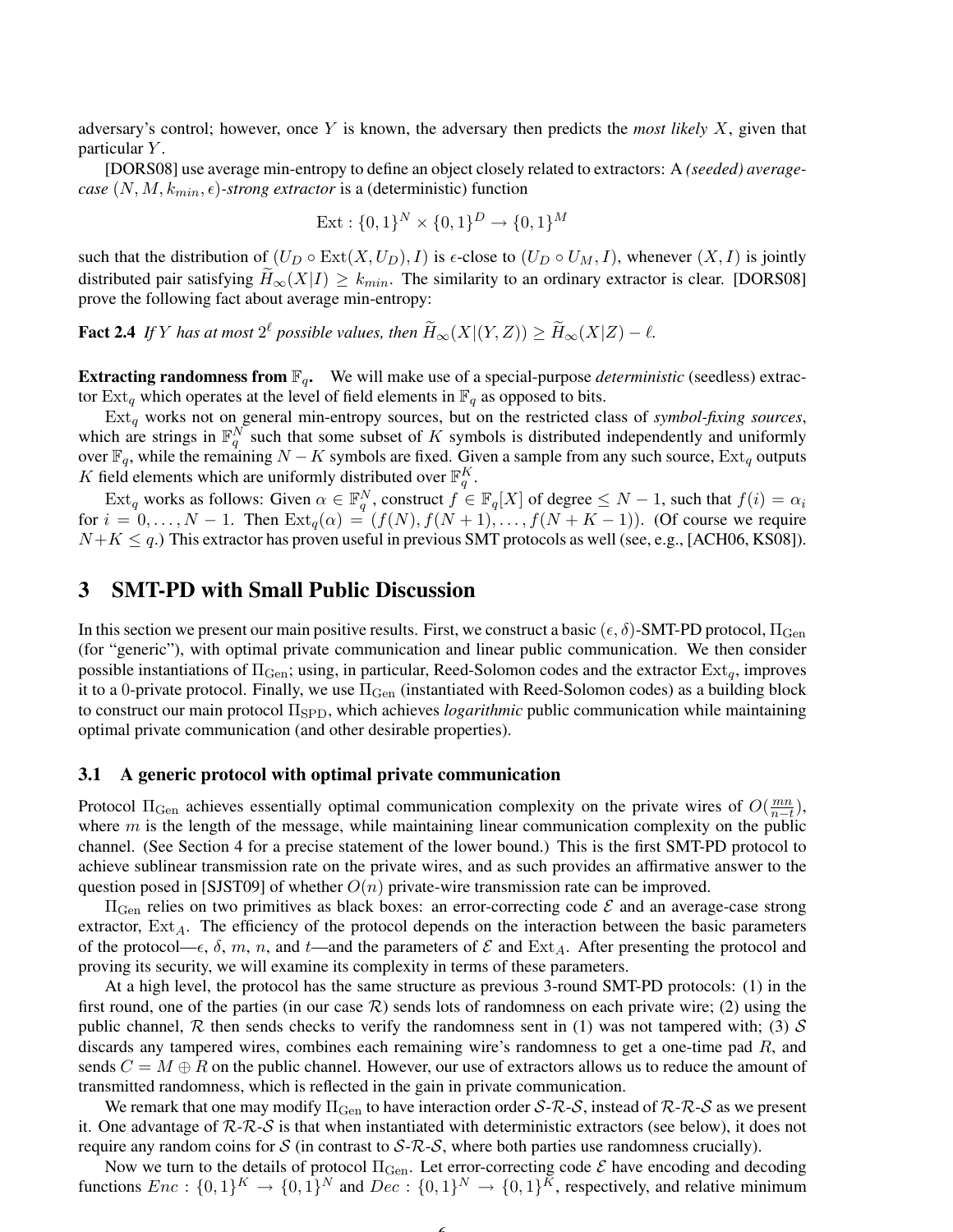distance D. (We will specify K below.) While  $N > K$  may be arbitrarily large for the purpose of correctness, we will want  $K/N$  and D both to be constant for our complexity analysis—such codes are called *asymptotically good* .

Second, let  $Ext_A$  be an average-case  $(nK, m, k_{min}, \epsilon/2)$ -strong extractor. Here K is, as above, the source length of the error-correcting code  $\mathcal{E}$ , and m and  $\epsilon$  are the message-length and privacy parameters of  $\Pi_{\text{Gen}}$ .  $k_{min}$  is the min-entropy threshold. Now clearly  $m \leq k_{min} \leq nK$ . On the other hand, we require  $k_{min} = O(m)$  for our complexity claim to hold—that is,  $Ext_A$  should extract a constant fraction of the min-entropy. Further, the extractor's seed length s should be  $O(n + m)$ .

Finally, let  $b = \frac{1}{1-D}$ , and then set  $\ell = \log_b(t/\delta)$ . Now with foresight, we set  $K = \lceil k_{min}/(n-t) \rceil + \ell$ .<sup>8</sup> Note that if D and  $k_{min}$  are constant and  $k_{min} = O(m)$ , then  $K = O(m)/(n - t) + \ell$ . The protocol,  $\Pi_{Gen}$ , is presented in Fig. 1.

## **Protocol**  $\Pi_{Gen}(\epsilon, \delta, m, n, t, \mathcal{E}, \text{Ext}_{A})$

- 1.  $(\mathcal{R}^{\text{PRI}} \to S)$ . For each wire i,  $\mathcal{R}$  chooses a random  $r_i \in \{0,1\}^K$  and sends the codeword  $\mathcal{C}_i = Enc(r_i)$ along wire *i*. Let  $\widetilde{C}_i$  be the codeword received by S, and  $\widetilde{r}_i = Dec(\widetilde{C}_i)$ .
- 2.  $(\mathcal{R} \stackrel{PUB}{\rightarrow} \mathcal{S})$ .  $\mathcal{R}$  chooses a random subset  $J = \{j_1, j_2, \ldots, j_\ell\} \subset [N]$  of codeword indices,  $|J| = \ell$ . Let

 $\mathcal{C}_i|_J=(\mathcal{C}_{i,j_1},\mathcal{C}_{i,j_2},\ldots,\mathcal{C}_{i,j_\ell})\in\{0,1\}^\ell$ 

be the codeword  $C_i$  restricted to the indices of J. R sends  $(J, \{C_i | J\}_{i \in [n]})$  to S over the public channel.

3.  $(S \overset{PUB}{\rightarrow} \mathcal{R})$ . S rejects any wire i which is syntactically incorrect (including the case that  $\widetilde{C}_i$  is not a valid codeword), or for which  $C_i|_J$  conflicts with  $C_i$ . Call the set of remaining, accepted wires ACC, and let  $B \in \{0,1\}^n$ , where  $b_i = 1 \iff i \in \text{ACC}$ .

Let  $\tilde{\alpha}$  denote the concatenation of  $\tilde{r}_i$  for all  $i \in$  ACC, padded with zeroes so that  $|\tilde{\alpha}| = nK$ . S chooses seed  $\in \{0,1\}^s$  uniformly at random. He applies  $\text{Ext}_A: \{0,1\}^n \times \{0,1\}^s \to \{0,1\}^m$  to obtain  $\widetilde{R} = \text{Ext}_A(\widetilde{\alpha}, \text{seed})$ , where  $|\widetilde{R}| = m$ . S puts  $C = M_{\mathcal{S}} \oplus \widetilde{R}$ , and sends  $(B, C, \text{seed})$  on the public channel.

**Receiver:** R uses B to reconstruct ACC. He forms  $\alpha$  by concatenating  $r_i$  for each  $i \in$  ACC, and padding with zeroes to size nK. He applies  $\text{Ext}_A: \{0,1\}^{nK} \to \{0,1\}^m$ , obtaining  $R = \text{Ext}_A(\alpha, seed)$ . He then recovers  $M_{\mathcal{R}} = C \oplus R$ .

Figure 1: A generic SMT-PD protocol with optimal communication complexity on the private wires and linear communication complexity on the public channel.

**Theorem 3.1** Let  $t < n$ . Protocol  $\Pi_{Gen}$  is a  $(3, 2)$ -round  $(\epsilon, \delta)$ -SMT-PD protocol with communication *complexity*  $O(\frac{mn}{n-t})$  *on the private wires provided that*  $m/(n-t) = \Omega(\ell)$ *, and*  $\max(O(\ell(n+\log m)), O(m+t))$ n)) *on the public channel, provided only that*  $m = \Omega(\ell)$ *.* 

*Proof.* Privacy. We first claim that if we omit C, then A has essentially no information (up to  $\epsilon$ ) on S's output of the average-case extractor,  $\tilde{R} = \text{Ext}_A(\tilde{\alpha}, seed)$ . Formally:

**Claim 3.1** *The distribution*  $(U_s, \widetilde{R}, V_i \in \mathcal{A} \setminus C)$  *is*  $\epsilon/2$ *-close to*  $(U_s, U_m, V_i \in \mathcal{A} \setminus C)$ *.* 

(Proof in the appendix.) The remainder of the proof of  $\epsilon$ -privacy is by contradiction: We show that, if there exists an adversary A and messages  $M_0, M_1$  such that  $\Delta(\text{View}_{\mathcal{A}}(M_0), \text{View}_{\mathcal{A}}(M_1)) > \epsilon$ , then there exists a distinguisher D which can distinguish  $(U_s, R, V_i \in \mathcal{A} \setminus C)$  from  $(U_s, U_m, V_i \in \mathcal{A} \setminus C)$ , in contradiction to the above claim.

<sup>&</sup>lt;sup>8</sup>As a sanity check, observe that  $k_{min} \le nK = n(k_{min}/(n-t) + \ell)$ , so the extractor we define can exist.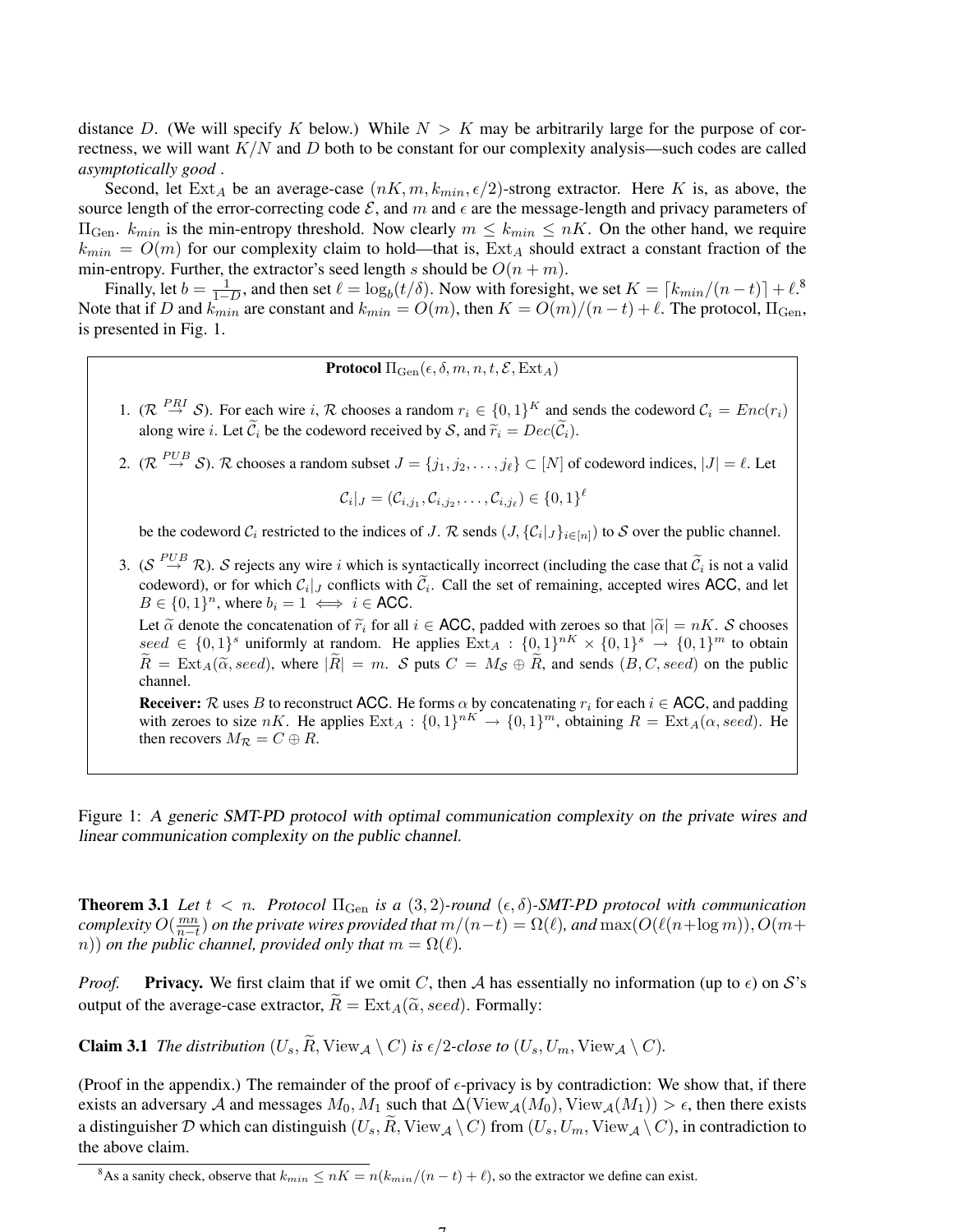So suppose such an  $A, M_0, M_1$  exist. Then there exists a distinguisher  $\mathcal{D}_0$  which satisfies

$$
|\Pr[D_0(\text{View}_{\mathcal{A}}(M_0)) = 1] - \Pr[D_0(\text{View}_{\mathcal{A}}(M_1)) = 1]| > \epsilon
$$

In particular it follows that either

(1) 
$$
|\Pr[D_0(\text{View}_{\mathcal{A}}(M_0)) = 1] - \Pr[D_0(\text{View}_{\mathcal{A}}(M_{\$})) = 1]| > \epsilon/2
$$

or

$$
(2) \qquad \left| \Pr[D_0(\text{View}_{\mathcal{A}}(M_{\$}))=1] - \Pr[D_0(\text{View}_{\mathcal{A}}(M_1))=1] \right| > \epsilon/2.
$$

Here View<sub>A</sub>( $M_{\$}$ ) denotes the random variable obtained by first sampling  $M_{\$}$  uniformly from  $\{0,1\}^m$ , and then sampling from View<sub>A</sub> conditioned on  $M_S = M_{\$}$ . (If the probability distribution on M is uniform, then the distribution of  $View_{\mathcal{A}}(M_{\$})$  is identically that of  $View_{\mathcal{A}}$ , but we do not assume this here.)

Without loss of generality, we assume case (1) above holds. Now we describe  $D$ , which uses  $D_0$  as a black box in order to distinguish  $(U_s, R, V_i, V_i \mid C)$  and  $(U_s, U_m, V_i \mid C)$ . First, the challenger flips a coin. On heads, he samples  $u \leftarrow (U_s, R, V_i, V_i)$ , and on tails,  $u \leftarrow (U_s, U_m, V_i, V_i)$ . In either case he obtains  $u = (u_s, u_{test}, u_{view})$  which he passes on to D. D forms  $C_{\mathcal{D}} = M_0 \oplus u_{test}$ , which plays the role of C in the protocol. He passes  $u_{view} \cup C_{\mathcal{D}}$  to  $\mathcal{D}_0$ , which returns a bit b representing its guess that  $u_{view} \cup C_{\mathcal{D}}$  was sampled from View $_{\mathcal{A}}(M_b)$ . If  $b = 0$ , then  $\mathcal D$  outputs a guess of "heads" (i.e., guesses  $u_{test}$ was sampled from R), otherwise D guesses "tails" ( $u_{test}$  was sampled from  $U_m$ ).

Now consider the success probability of D when the challenger flips heads, so that  $u_{test} \sim R$ . In this case,  $C_{\mathcal{D}} = M_0 \oplus R$  is obtained exactly as in  $\Pi_{\text{Gen}}$ , and therefore  $u_{view} \cup C_{\mathcal{D}}$  is distributed identically with View<sub>A</sub>(M<sub>0</sub>). Thus  $Pr[\mathcal{D}(u) = 1]$ heads] =  $Pr[D_0(View_A(M_0))] = 1]$ . Alternatively, suppose the challenger flips tails, and  $u_{test}$  is uniform. Then  $C_{\mathcal{D}} = M_0 \oplus u_{test}$  is uniform, which is also the distribution of C if we choose  $M = M_{\mathcal{S}}$  uniformly at random. Thus  $Pr[\mathcal{D}(u) = 1 | \text{tails}] = Pr[D_0(\text{View}_{\mathcal{A}}(M_{\$})) = 1].$ Putting these together, we discover

$$
\begin{aligned} \left| \Pr[\mathcal{D}(U_s, \widetilde{R}, \text{View}_{\mathcal{A}} \setminus C) = 1] - \Pr[\mathcal{D}(U_s, U_m, \text{View}_{\mathcal{A}} \setminus C) = 1] \right| \\ &= \left| \Pr[\mathcal{D}_0(\text{View}_{\mathcal{A}}(M_0)) = 1] - \Pr[\mathcal{D}_0(\text{View}_{\mathcal{A}}(M_{\$})) = 1] \right| > \epsilon/2, \end{aligned}
$$

which contradicts the above claim. This completes the verification of  $\epsilon$ -privacy.

**Reliability.** Observe that  $M_{\mathcal{R}} = C \oplus R$  and  $M_{\mathcal{S}} = C \oplus \widetilde{R}$ . Therefore,

$$
\mathcal{R} \text{ fails to decode correctly } (M_{\mathcal{R}} \neq M_{\mathcal{S}}) \iff \text{Ext}(\alpha, seed) = R \neq \overline{R} = \text{Ext}(\widetilde{\alpha}, seed)
$$

$$
\implies \alpha \neq \widetilde{\alpha}
$$

$$
\implies \exists i \in \text{ACC s.t. } r_i \neq \widetilde{r}_i
$$

$$
\implies \exists i \in \text{ACC s.t. } \mathcal{C}_i \neq \widetilde{\mathcal{C}}_i.
$$

The latter event only happens if A succeeds in altering  $C_i$  without S detecting it. By construction, our consistency check (Section 2) guarantees that this happens with probability at most  $(1 - D)^{\ell} = \delta/t$  for a single wire, hence (taking a union bound over corrupt wires) probability at most  $\delta$  overall. Consequently,  $Pr[M_{\mathcal{R}} = M_{\mathcal{S}}] \geq 1 - \delta.$ 

**Complexity.** The private wires are used only in round 1, to send  $Enc(r_i)$  on each wire. The total complexity is therefore  $nN = O(nK)$  (for  $\mathcal E$  of constant rate). As noted above, our assumptions on  $\mathcal E$  and  $\text{Ext}_A$  imply that  $K = O(m/(n - t) + \ell)$ , and therefore the total private wire complexity is  $O(mn/(n - t) + n\ell)$ , which is  $O(mn/(n-t))$  provided  $m/(n-t) = \Omega(\ell)$ .

The public channel is used in Rounds 2 and 3. In Round 2,  $\mathcal{R}$  transmits  $J \subset [N]$  of size  $\ell$ , and the restricted codewords  $\mathcal{C}_i|_J$ , at total cost  $\ell n+\ell\log N = \ell n+\ell(\log K+O(1)) = \ell n+O(\ell(\log(m/(n-t)+\ell))).$ Provided that  $m = \Omega(\ell)$ , this is  $O(\ell(n + \log m))$ .

In Round 3, S uses the public channel to send  $(B, C, seed)$  where B indicates accepted wires, C hides the message  $M_{\mathcal{S}}$ , and seed is a seed for Ext<sub>A</sub>. Thus the Round 3 public communication is  $n+m+s$ , which is  $O(n + m)$  for any extractor with reasonable seed length.  $\square$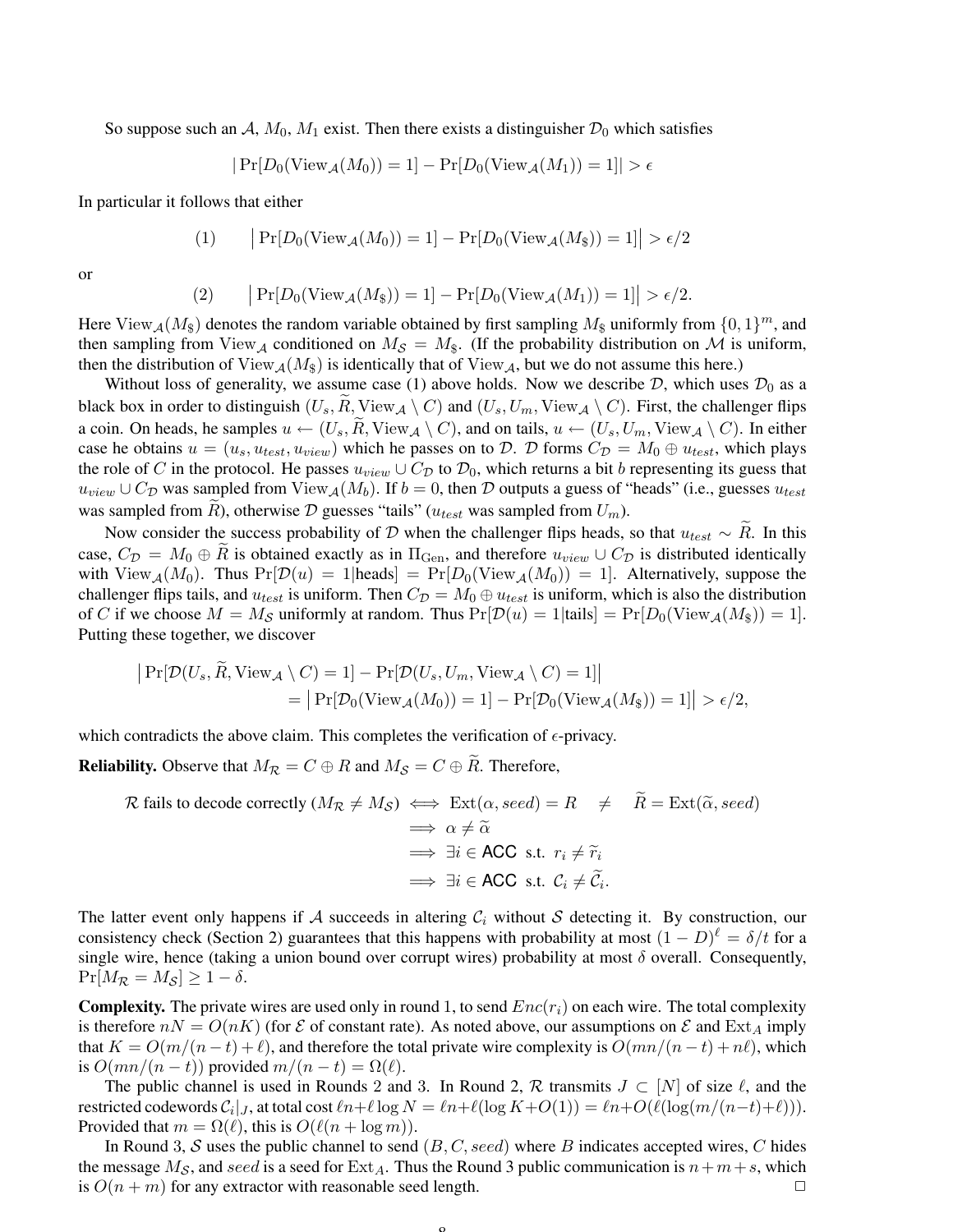#### 3.2 Instantiating the generic protocol

Here we consider possible instantiations of  $\Pi_{Gen}$ . Since our main interest is in 0-private protocols, the most important instantiation will be that with Reed-Solomon codes and the extractor  $Ext_a$  of Section 2. Nevertheless, other choices of (explicit) extractor are possible, and we examine one such in particular.

Kamp and Zuckerman's symbol-fixing extractor. The first extractor we suggest is the deterministic symbol-fixing extractor of Kamp and Zuckerman [KZ06, Theorem 1.3]. This extractor, like  $\text{Ext}_q$ , works for the class of symbol-fixing sources; here the symbols come from an alphabet of constant size  $d \geq 3$ . It is an efficiently computable  $(n, m, O(m + 1/\epsilon), \epsilon)$ -extractor (the O hides constants depending on d); it extracts a constant fraction of min-entropy and has output exponentially close to uniform. Additionally, it works for sources of *any* min-entropy rate—that is,  $k_{min}$  has no dependence on n. It also has the advantage of being deterministic, thus obviating the need for S to choose and send a seed in Round 3. In this case, S *does not require any random coins at all*.

To convert the extractor of Kamp and Zuckerman into an average-case extractor as in Section 2, we may invoke the following fact, proven in [DORS08]:

Fact 3.2 For any  $\gamma > 0$ , if Ext :  $\{0,1\}^N \times \{0,1\}^D \to \{0,1\}^M$  is an  $(N, M, k_{min}, \epsilon)$ -strong extractor, *then* Ext *is an*  $(N, M, k_{min} + \log(1/\gamma), \epsilon + \gamma)$ -strong average-case extractor.

Taking  $\gamma = \epsilon$ , we obtain a 2 $\epsilon$ -extractor, while the additional additive error of  $\log(1/\epsilon)$  is absorbed into the  $O(\log(1/\epsilon))$ -term already appearing in Kamp and Zuckerman's extractor. Provided that  $\epsilon = \Omega(2^{-cm})$ , we have  $\log(1/\epsilon) = O(m)$ , and so the new min-entropy satisfies  $k'_{min} = O(m)$ , as required in the complexity analysis.

We note that since the extractor of [KZ06] works on alphabets of fixed constant size, it is able to achieve optimal communication complexity for messages of size  $\Omega(n\ell)$ , as in  $\Pi_{Gen}$ . In contrast, the instantiation with Reed-Solomon has a dependence on the field size  $\log q \approx \log(mn/(n-t))$  as well.

**Reed-Solomon codes and the extractor**  $Ext_q$ . Statistical error is a feature of all general-purpose randomness extractors. To get around it, we can exploit the fact that the sources arising from  $\Pi_{Gen}$  are not general min-entropy sources. Rather, conditioning on the adversary's view, each good wire carries independent, uniform randomness, and the corrupt wires carry fixed values. Thus the source we are interested in actually carries quite a great deal of structure. In particular, we may view it as a symbol-fixing source as described in Section 2, since we may group bits into symbols, and the adversary has no information on the symbols carried by good wires.

Consider an instantiation of  $\Pi_{\text{Gen}}$  using the extractor  $\text{Ext}_q : \mathbb{F}_q^{kN} \to \mathbb{F}_q^r$  of Section 2, which is indeed errorless. (Here  $r = m/\log q$  is the size of  $M_{\mathcal{S}}$  in field elements.) Ext<sub>q</sub> is, according to our notation, a  $(kN, r, r, 0)$  extractor for sources over  $\mathbb{F}_q$ : It extracts 100% of the randomness from its input with no statistical error. (It is also deterministic, hence trivially strong.) Since  $Ext_q$  operates at the level of field elements, Reed-Solomon codes are a natural choice for the error-correcting code  $\mathcal E$  of  $\Pi_{\text{Gen}}$ . We choose  $\mathcal E$ to be  $\text{Ext}_q : \mathbb{F}_q^K \to \mathbb{F}_q^{2K}$ , which has relative minimum distance  $1/2$ .

We now describe two requirements imposed by this instantiation. First, the description of  $\Pi_{\text{Gen}}$  assumes an extractor which operates on bits rather than field elements. This presents no real problem, as all statements can be recast in a straightforward way to this new setting. However, as mentioned above, the move from  $\{0, 1\}$  to  $\mathbb{F}_q$  does have the effect of adding a log q term to the message size required for optimal communication complexity (see statement of and complexity analysis for Theorem 3.2 ).

Second, we must specify the appropriate field size q in terms of the basic parameters  $m, n, t, \delta$ . Recall  $\ell = \log(t/\delta)$ . We require (with foresight):

$$
q \log q = \Omega(mn/(n-t))
$$
 and  $(q-2\ell) \log q > \frac{2m}{n-t}$ .

Thus  $M_{\mathcal{S}} \in \mathbb{F}_q^r$ , where  $r = m/\log q$ .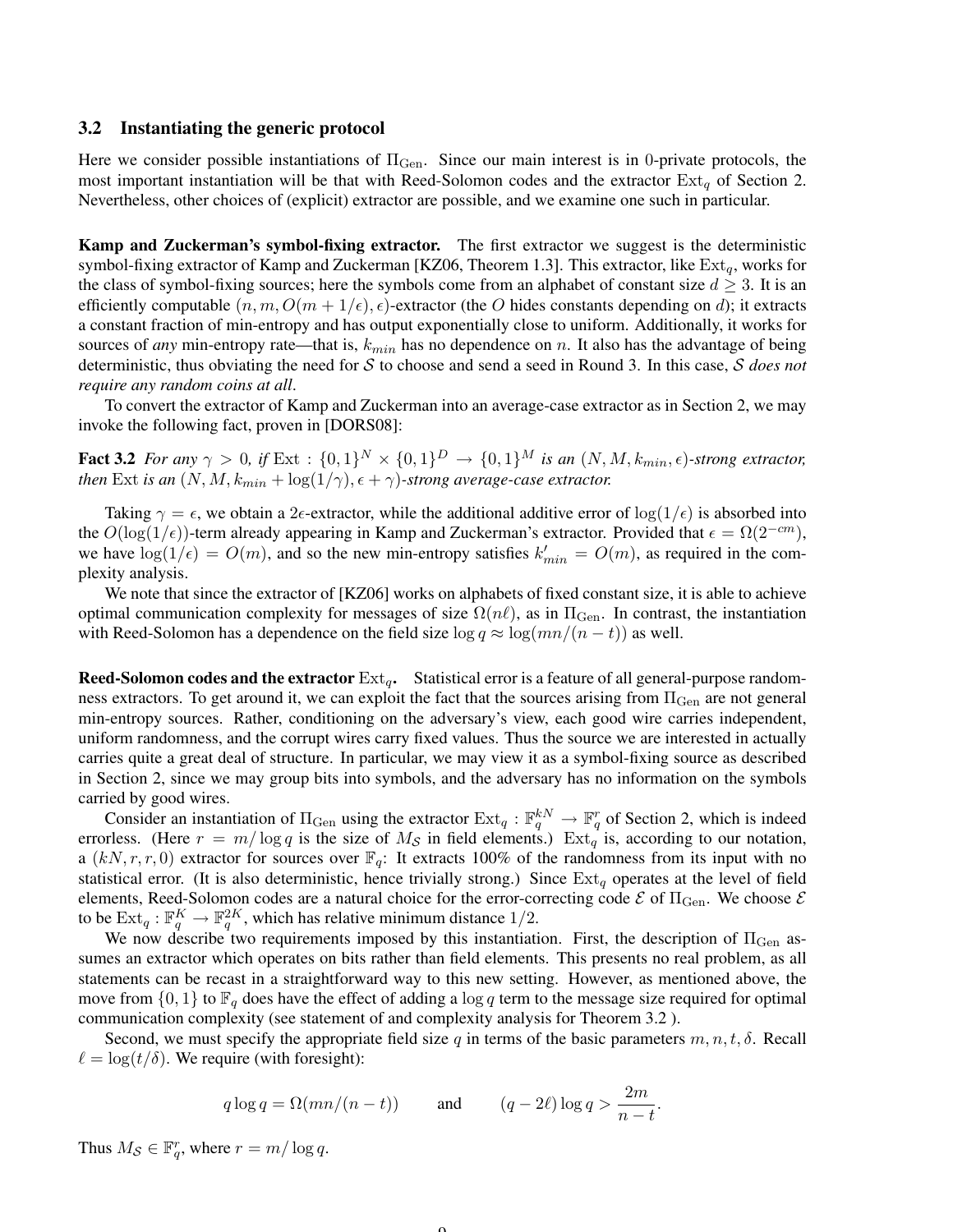For the proof of privacy, we require  $\mathrm{Ext}_q : \mathbb{F}_q^{nK} \to \mathbb{F}_q^r$  is in fact a perfect randomness extractor—so we need  $q \ge nK + r$ . Since  $K = r/(n - t) + \ell$ , we have (using  $m = \Omega(n\ell)$ ):

$$
nK + r = n \cdot \left(\frac{r}{n-t} + \ell\right) + r = r\left(\frac{n}{n-t} + 1\right) + n\ell
$$
  
= 
$$
\frac{m}{(\log q)} \cdot \frac{n}{n-t} + O(m) = O\left(\frac{m}{(\log q)} \cdot \frac{n}{n-t}\right).
$$

Thus, for  $q \ge nK + r$  it suffices that  $q \log q = \Omega(mn/(n-t))$ , which is our first assumption on q.

Now observe that in order for our codeword authentication to be valid, we need  $q \ge 2K = 2r/(n - 1)$  $t$ ) + 2 $\ell$ . Thus we require:

$$
q \ge 2r/(n-t) + 2\ell \iff q \ge \frac{2m}{(\log q)(n-t)} + 2\ell
$$

$$
\iff q \log q \ge \frac{2m}{n-t} + 2\ell \log q
$$

$$
\iff (q - 2\ell) \log q \ge \frac{2m}{n-t},
$$

which gives our second condition on  $q$ .

### 3.3 A protocol with logarithmic public communication

In this section we present a protocol for SMT-PD which is the first to achieve logarithmic communication complexity (in m) *on the public channel*. The protocol is perfectly private, achieves the optimal communication complexity of  $O(\frac{mn}{n-t})$  on the private wires, and has optimal round complexity of  $(3, 2)$ .

In its Round 3 communication,  $\Pi_{Gen}$  incurs a cost of size m on the public channel, which we wish to reduce to  $O(\log m)$ . Our improvement comes from the insight that S can send the third-round message (C, in the notation of  $\Pi_{\text{Gen}}$ ) on the *common* wires, provided that S *authenticates* the transmission (making use of the public channel).

S could simply send C on every common wire and authenticate C publicly. The downside of this approach is that the private wire complexity would be  $\Omega(mn)$  rather than  $\tilde{O}(\frac{mn}{n-t})$ —no longer optimal. Our solution is to take C and encode it *once again* using Reed-Solomon into shares  $C_1, \ldots, C_n$ , each of size  $\approx \frac{m}{n-t}$ , such that any  $n-t$  correct  $C_i$ 's will reconstruct C. S then sends  $C_i$  on wire i, and authenticates each  $C_i$  publicly.

This authentication uses a short secret key,  $\tilde{s}$ , of size  $\ell(n+\log(\frac{cm}{n-t}))$  (which is the cost of authenticating<br>necessary of size  $cm/(n-t)$ , using the consistency check of Section 2: c is an absolute constant defined n messages of size  $cm/(n-t)$ , using the consistency check of Section 2; c is an absolute constant defined below). Thus, S and R will run two processes in parallel: a "small" strand, in which S privately sends the short key to  $\mathcal{R}$ ; and a "big" strand, in which S sends  $M<sub>S</sub>$  to  $\mathcal{R}$ , making use of the shared key in the third round. The small protocol sends the short key using any reasonably efficient SMT-PD protocol; for ease of exposition, we use  $\Pi_{\text{Gen}}$ , instantiated with Reed-Solomon codes. We also use  $\Pi_{\text{Gen}}$  with Reed-Solomon codes for the big strand of the protocol in order to achieve perfect privacy and optimal private wire complexity.

We now describe the protocol in detail. Many of the parameters are the same as in (the Reed-Solomon instantiation of)  $\Pi_{Gen}$ : We set  $\ell = \log(t/\delta)$ , and fix a prime q such that

$$
q \log q = \Omega(mn/(n-t))
$$
 and  $(q-2\ell) \log q \ge \frac{2m}{n-t}$ .

The message space is  $M = \mathbb{F}_q^r$ , that is, an m-bit message is considered as a sequence of  $r = \lceil m/\log q \rceil$ field elements in  $\mathbb{F}_q$ . (However, we also assume, for the purpose of the Round 3 authentication, that the field elements are actually *represented* as bit-strings of length r log q.) Set  $K = \lceil r/(n - t) \rceil + \ell$  and  $N = 2K$ .

In addition to the above parameters, we will also define their small-strand counterparts, which we notate using variables with hats. Set  $\hat{m} = \ell(n+\log(cK \log q))$ —as noted above, this is the size of the shared secret which will be used to authenticate the  $C_i$ 's. Here the constant  $c > 1$  is the expansion factor of an efficiently computable, constant-rate error-correcting code  $\mathcal{E}'$  of relative minimum distance (say) 1/3. (We caution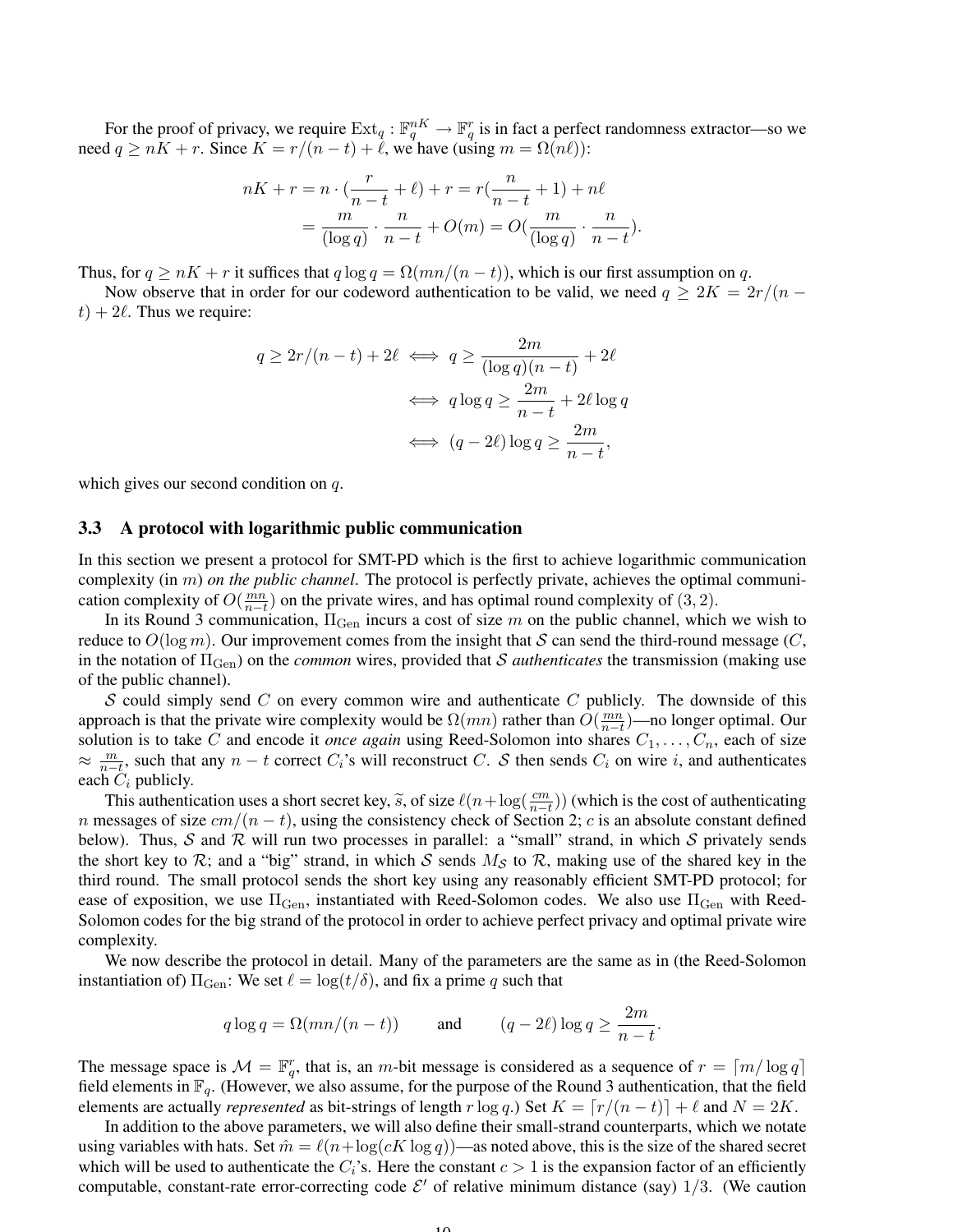#### Protocol Π<sub>SPD</sub>

1.  $(\mathcal{R}^{\text{PRI}} \rightarrow \mathcal{S})$ . (small) For each wire i,  $\mathcal{R}$  chooses a random  $\hat{f}_i \in \mathbb{F}_{q}[X]$  such that  $\deg(\hat{f}_i) \leq \hat{K}$ .  $\mathcal{R}$  sends the Reed-Solomon (RS) codeword  $\hat{\mathcal{C}}_i = (\hat{f}_i(1), \hat{f}_i(2), \dots, \hat{f}_i(\hat{N}))$  along wire *i*. Let  $\hat{\mathcal{C}}_i$  be the codeword received by S, and  $\hat{f}_i = Dec_{RS}(\hat{\mathcal{C}}_i)$ .

(big) For each wire i, R chooses a random  $f_i \in \mathbb{F}_q[X]$  such that  $\deg(f_i) \leq K$ . R sends the RS codeword  $\mathcal{C}_i = (f_i(1), f_i(2), \ldots, f_i(N))$  along wire i. Let  $\tilde{\mathcal{C}}_i$  be the codeword received by S, and  $f_i = Dec_{RS}(\tilde{C}_i)$ .

2.  $(\mathcal{R} \stackrel{PUB}{\rightarrow} \mathcal{S})$ . (small)  $\mathcal{R}$  chooses a random subset  $\hat{J} = \{\hat{j}_1, \dots, \hat{j}_\ell\} \subset [\hat{N}]$  of codeword indices,  $|\hat{J}| = \ell$ . R performs codeword verification as in Section 2 by sending  $\hat{J}$ , as well as  $\{\hat{C}_i|_{\hat{J}}\}$  for each wire i, over the public channel.

(big) R chooses a random subset  $J = \{j_1, \ldots, j_\ell\} \subset [N]$  of codeword indices,  $|J| = \ell$ . R performs codeword verification as in Section 2 by sending J, as well as  $\{\mathcal{C}_i|_J\}$  for each wire i, over the public channel.

3. ( $S \stackrel{PUB+PRI}{\longrightarrow} R$ ). S rejects any wire i which is syntactically incorrect or which fails one of the consistency checks in Round 2. Call the set of remaining, accepted wires ACC.

(small) Let  $\tilde{\alpha}$  denote the concatenation of  $\tilde{f}_i$  for each  $i \in$  ACC, padded with  $0 \in \mathbb{F}_q$  so its length is  $\hat{K}n$ . Applying  $\text{Ext}_{\hat{q}} : \mathbb{F}_{\hat{q}}^{\hat{K}n} \to \mathbb{F}_{\hat{q}}^{\hat{r}}$  of Section 2, S obtains  $\widetilde{s} = \text{Ext}_{\hat{q}}(\widetilde{\hat{\alpha}})$ .

(big) Let  $\tilde{\alpha}$  denote the concatenation of  $\tilde{f}_i$  for each  $i \in$  ACC, padded with  $0 \in \mathbb{F}_q$  so its length is  $Kn$ . Applying the randomness extractor  $\operatorname{Ext}_q : \mathbb{F}_q^{Kn} \to \mathbb{F}_q^r$ , S obtains  $\widetilde{R} = \operatorname{Ext}_q(\widetilde{\alpha})$ .

Now  $M_S$  and  $\widetilde{R}$  are both vectors in  $\mathbb{F}_q^r$ ; S puts  $C = \widetilde{R} + M_S$ . Now S applies the Reed Solomon code  $\mathbb{F}_q^r \to \mathbb{F}_q^{Kn}$  to C, obtaining a codeword  $D \in \mathbb{F}_q^{Kn}$ . Let  $D = (D_1, \dots, D_n)$  where each  $D_i \in \mathbb{F}_q^K$ . View  $\hat{D_i}$  as a bit-string of length  $K \log q$ , and let  $E_i = Enc(D_i)$ , so that  $|E_i| = cK \log q$  (in bits).  $S$  sends  $E_i$ on wire  $i \in$  ACC; let  $E_i$  denote the message received by  $R$  on wire i.

To authenticate each  $E_i$ , S chooses a random subset  $J' \subseteq [cK \log q]$ ,  $|J'| = \ell_{3/2}$ . Put  $auth_{\mathcal{S}} =$  $(J', \{E_i|_{J'}\}_{i \in \text{ACC}})$ ; we have  $|auth_{\mathcal{S}}| \leq \hat{m}$  (with equality if every wire is in ACC). Padding as necessary, view *auth<sub>S</sub>* as an element of  $\mathbb{F}_q^{\hat{r}}$ . S sets  $V = \hat{s} + auth_\mathcal{S}$  and sends  $(V, B)$  over the public channel, where B is an *n*-bit string representing the set ACC.

**Receiver:** R learns ACC from B. For  $i \in$  ACC, he forms  $\alpha$ , the concatenation of  $f_i$  for each  $i \in$  ACC (padded with  $0 \in \mathbb{F}_q$  to length  $Kn$ ). He applies  $\text{Ext}_q$  to obtain  $R = \text{Ext}_q(\alpha) \in \mathbb{F}_q^r$ .

Similarly, for  $i \in$  ACC, he forms  $\hat{\alpha}$ , the concatenation of  $\hat{f}_i$  for each  $i \in$  ACC (padded with  $0 \in \mathbb{F}_q$  to length  $\hat{K}n$ ). He applies  $\mathrm{Ext}_{\hat{q}}$  to obtain  $s = \mathrm{Ext}_{\hat{q}}(\hat{\alpha}) \in \mathbb{F}_{\hat{q}}^{\hat{r}}$ .

Next R forms  $V - s$ , which he parses as  $auth_{\mathcal{R}} = (\tilde{J}', \{check_{i \in \text{ACC}}\})$ . For each (correctly formed)  $E_i$ ,  $R$  verifies its authenticity by checking that  $E_i|_{\tilde{j}'} = check_i$ . For those which pass, he recovers  $\widetilde{D}_i = Dec(\widetilde{E}_i), \widetilde{D}_i \in \mathbb{F}_q^K$ . Once R has recovered at least  $n-t$  valid  $\widetilde{D}_i$ 's, he has  $K(n-t) = r$  symbols in  $\mathbb{F}_q$ , which he uses to decode the RS code used by S to encode C. (This is simply interpolation.) Call the result  $\widetilde{C} \in \mathbb{F}_q^r$ . Finally,  $\mathcal R$  obtains  $M_{\mathcal{R}} = \widetilde{C} - R$ .

(On failure to authenticate at least  $n - t \widetilde{E}_i$ 's, or to parse  $auth_{\mathcal{R}}$  correctly,  $\mathcal R$  outputs  $\perp$ .)

Figure 2: SMT-PD protocol with small (logarithmic) public communication and optimal private communication.

11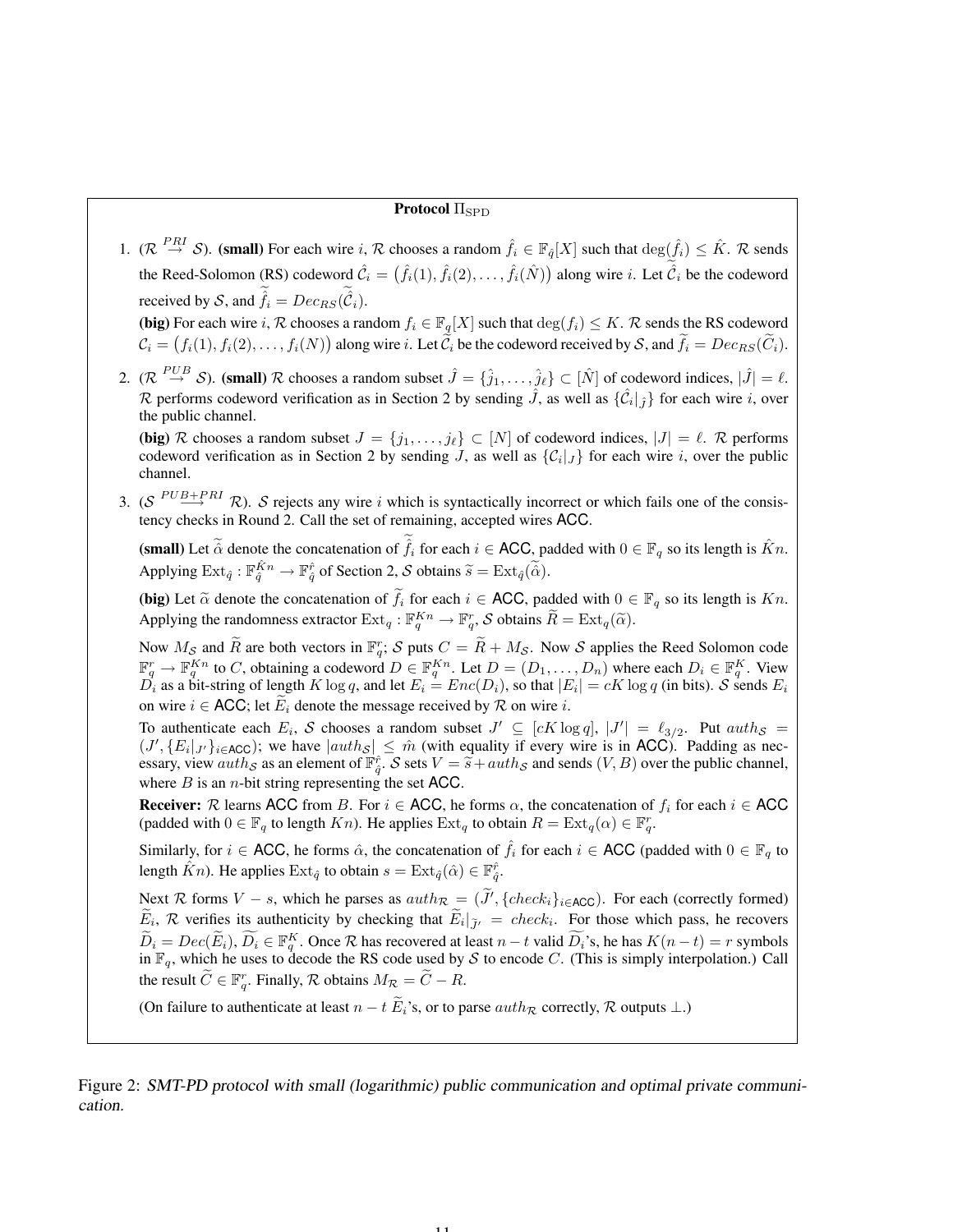that  $\mathcal{E}'$  plays a different role in  $\Pi_{\text{SPD}}$  than  $\mathcal E$  did in  $\Pi_{\text{Gen}}$ , hence the different name.) We will use  $Enc$  and Dec to denote the encoding and decoding functions of  $\mathcal{E}'$ ; we use  $Enc_{RS}$  and  $Dec_{RS}$  for the encoding and decoding functions of the Reed-Solomon code which functions as  $\mathcal E$  for  $\Pi_{\text{SPD}}$ .

Fix  $\hat{q}$  to be a prime such that

$$
\hat{q} \log \hat{q} = \Omega(\frac{\hat{m}n}{n-t})
$$
 and  $(\hat{q} - 2\ell) \log \hat{q} > \frac{2\hat{m}}{n-t}$ ,

Set  $\hat{r} = \hat{m} / \log \hat{q}$ ,  $\hat{K} = \hat{r} / (n - t) + \ell$ , and  $\hat{N} = 2\hat{K}$ . Finally, set  $\ell_{3/2} = \log_{3/2} (t/\delta)$ .

The protocol,  $\Pi_{\rm SPD}$  (for "small public discussion"), is shown in Figure 2. Keep in mind the high-level understanding of the protocol: The first two rounds are simply parallel versions of Rounds 1 and 2 of  $\Pi_{Gen}$ , run with different (big and small) parameters. In Round 3, we complete the small instance of  $\Pi_{Gen}$  as usual, and use the resulting shared secret to blind the (public-channel) authentication of the  $C_i$ 's which encode C. The latter have been sent on the unreliable private wires, unlike in  $\Pi_{Gen}$ , where no authentication was required in Round 3 since C itself was sent on the public channel.

**Theorem 3.2** *Protocol*  $\Pi_{\text{SPD}}$  *(Fig. 2) is a valid*  $(3,2)$ *-round*  $(0,3\delta)$ *-SMT-PD protocol. It has commu*nication complexity  $O(\frac{mn}{n-t})$  on the private wires and  $O(n\ell \log m)$  on the public channel, provided  $m =$  $\Omega(n\ell \log q)$ .

# 4 Private Communication Lower Bound

In this section we prove a lower bound of  $\Omega(\frac{nm}{n-t})$  for the expected communication complexity on the private wires, for *any* ( $\epsilon$ ,  $\delta$ )-SMT-PD protocol (where  $\epsilon$  and  $\delta$  are considered constants). Since protocol  $\Pi_{Gen}$  of the previous section meets this bound, we provide a complete answer to the question raised in [SJST09] of determining the optimal transmission rate on private wires for an  $(\epsilon, \delta)$ -SMT-PD protocol.

Our communication lower bound holds even for a weakened adversary who is *passive* and *non-adaptive* that is, A chooses which wires to corrupt at the start of the protocol and only eavesdrops thereafter. It also holds even if we modify  $\delta$ -reliability so that the probability that  $M_{\mathcal{R}} = M_{\mathcal{S}}$  is taken over the the choice of  $M<sub>S</sub>$  as well (and not just the players' coins). Further, as noted in the Introduction, it also holds in the case of SMT with no public channel, *mutatis mutandis*.

For the lower bound, we assume that  $M_{\mathcal{S}}$  is chosen uniformly at random from  $\mathcal{M}$ ; in this case  $H(M_{\mathcal{S}})$  =  $log |\mathcal{M}|$ . (Refer to Appendix A for entropy definitions and formulas.) In the following lemmas (proofs in Appendix B) we assume  $\Pi$  is a valid  $(\epsilon, \delta)$ -SMT-PD protocol, and probabilities are over all players' coins as well as the random selection of  $M_S \in \mathcal{M}$ .

The first two lemmas are complementary, establishing entropy versions of  $\epsilon$ -privacy and  $\delta$ -reliability, respectively. Namely, in Lemma 4.1, we show that in any  $\epsilon$ -private protocol, the entropy of  $M_{\mathcal{S}}$  remains high given the adversary's view. Then in Lemma 4.2, we show that for any  $\delta$ -reliable protocol (with passive adversary), the entropy of  $M<sub>S</sub>$  given the entire transcript of communications is low. Though these statements are quite intuitive, their proofs are relatively delicate.

# **Lemma 4.1** For all adversaries A and all  $\epsilon$ -private protocols,  $H(M_S | \text{View}_\mathcal{A}) \ge -\log(1/|\mathcal{M}| + 2\epsilon)$ .<sup>9</sup>

The *transcript* T of an  $(\epsilon, \delta)$ -SMT-PD protocol execution is the random variable consisting of the list of messages the players send on public and private channels over the course of the protocol. Thus in the case of a passive adversary, T is completely determined by  $M<sub>S</sub>$  and the coins of S and R. For a given set of wires S, we will let  $T<sub>S</sub>$  denote the transcript restricted to communications on the wires in S. In the sequel we use PUB, PRIV, CORR, and SEC to denote respectively the public channel, private wires, corrupted wires, and secure (uncorrupted and private) wires.

We use  $H_2(\cdot)$  to denote the binary entropy function,  $H_2(p) = -p \log p - (1 - p) \log(1 - p)$ .

**Lemma 4.2** *For all*  $\delta$ *-reliable protocols,*  $H(M_{\mathcal{S}}|T) \leq H_2(\delta)$  $\sqrt{\delta}$ ) + 2 $\sqrt{\delta}H(M_{\mathcal{S}})$ .

 $^{9}$ This entropy lemma is not directly equivalent to a seemingly related probability version (as in [SJST09], Lemma 2).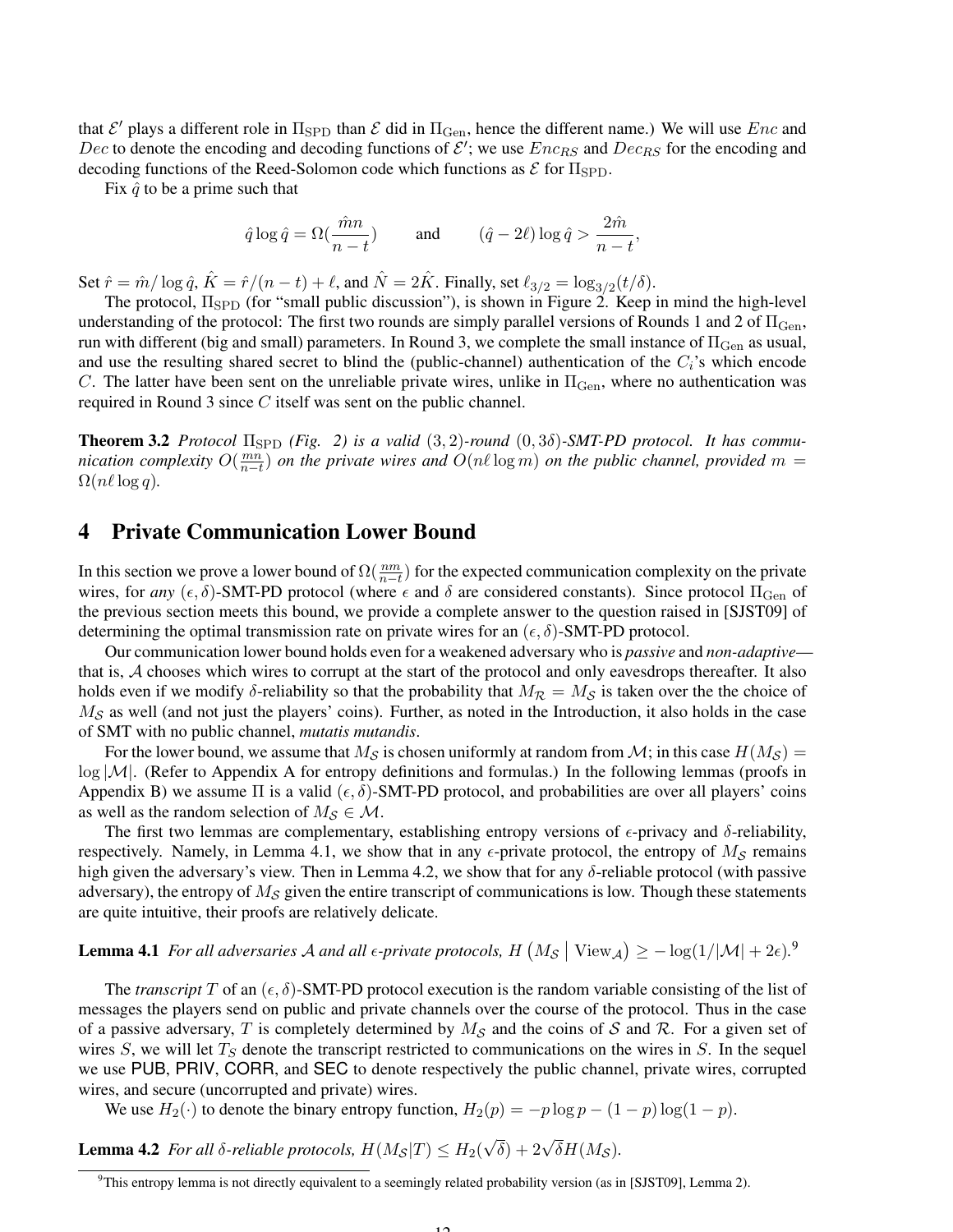Given Lemmas 4.1 (a proof of "high" entropy) and 4.2 (a proof of "low" entropy), we take the difference of the two inequalities (leaving still a "high" amount of entropy), and show that this bounds from below  $H(T<sub>SEC</sub>|SEC).$  This is intuitive: the adversary knows which wires are secure, and yet it is only from these wires that  $S$  and  $R$  can leverage any privacy at all. Therefore the entropy of the messages on them should be high.

**Lemma 4.3** –  $\log(1/|\mathcal{M}| + 2\epsilon)$  –  $H_2($ √  $\delta$ )  $-2$ √  $\overline{\delta} \log |\mathcal{M}| \leq H \left(T_{\text{SEC}} \mid \text{SEC} \right).$ 

Our main lower bound theorem follows. The idea is straightforward. Since the set of secure wires is unknown to S and R (for a passive adversary, say), it must be that, in an average sense, *every* set of  $n - t$ private wires carries the requisite entropy. Then we use Han's inequality (see proof) to "average" the entropy over all subsets of  $n - t$  wires and obtain an estimate for the total entropy on private wires, completing the proof.

**Theorem 4.1** Let  $\Pi$  be any  $(\epsilon, \delta)$ -SMT-PD protocol with  $n \leq 2t$ , in the presence of a passive, non-adaptive *adversary* A*. Let* C *denote the expected communication (in bits) over the private wires (the expectation is taken over all players' coins and the choice of*  $M_S \in \mathcal{M}$ *). Then* 

$$
C \ge \frac{n}{n-t} \cdot (-\log(1/|\mathcal{M}| + 2\epsilon) - H_2(\sqrt{\delta}) - 2\sqrt{\delta} \log |\mathcal{M}|)
$$

*In particular, if*  $\epsilon = O(1/|\mathcal{M}|)$  *and*  $\delta = O(1)$ *, then*  $C = \Omega(mn/(n-t))$ *.* 

**Corollary 4.4** *Provided that*  $\epsilon = O(1/|\mathcal{M}|)$ *, and*  $\delta = O(1)$ *, protocols*  $\Pi_{Gen}$  *and*  $\Pi_{SPD}$  *have optimal private communication complexity*  $O\left(\frac{nm}{n-t}\right)$  *for messages of size*  $m = \Omega(n\ell)$  *and*  $m = \Omega(n\ell \log q)$ *, respectively.*

# 5 Amortized Use of the Public Channel

A natural question when considering SMT-PD as a subroutine in a larger protocol is whether some of the lower bounds on resource use for a single execution of SMT-PD can be beaten *on average* through amortization. For instance, an almost-everywhere secure computation protocol may invoke an SMT-PD subroutine every time any two nodes in the underlying network need to communicate. Must they use the public channel twice every single time, or can the nodes involved, say, save some state information which allows them to reduce their use of the public channel in later invocations?

Our next result shows that amortization can in fact drastically reduce the use of the public channel: indeed, it is possible to limit the total number of uses of the public channel to *two*, no matter how many messages are ultimately sent between two nodes. (Since two uses of the public channel are required to send any reliable communication whatsoever, this is best possible.)

Of course, S and R may use the first execution of SMT-PD to establish a shared secret key, which can be used for message encryption and authentication on the common wires. The Sender computes a ciphertext and sends it (with authentication) on every common wire. With overwhelming probability, no forged message is accepted as authentic, and the Receiver accepts the unique, authentic message which arrives on any good wire. However, since we are considering the information-theoretic setting, each use of the shared key reduces its entropy with respect to the adversary's view. If the parties know in advance an upper bound on the total communication they will require, and can afford to send a proportionally large shared key in the first execution of SMT-PD, then this approach is tenable by itself.

In some situations, however, the players may not know a strict upper bound on the number of messages they will send. And even when they do, it may happen that the protocol terminates early with some probability, so that an initial message with large entropy is mostly wasted. With these considerations in mind, we now explore strategies which allow  $S$  and  $R$  to communicate *indefinitely* after using only two broadcast rounds and a limited initial message. Our approach is to separate Sender and Receiver's interaction following the first execution of SMT-PD into two modes: a *Normal Mode* and a *Fault-Recovery Mode*.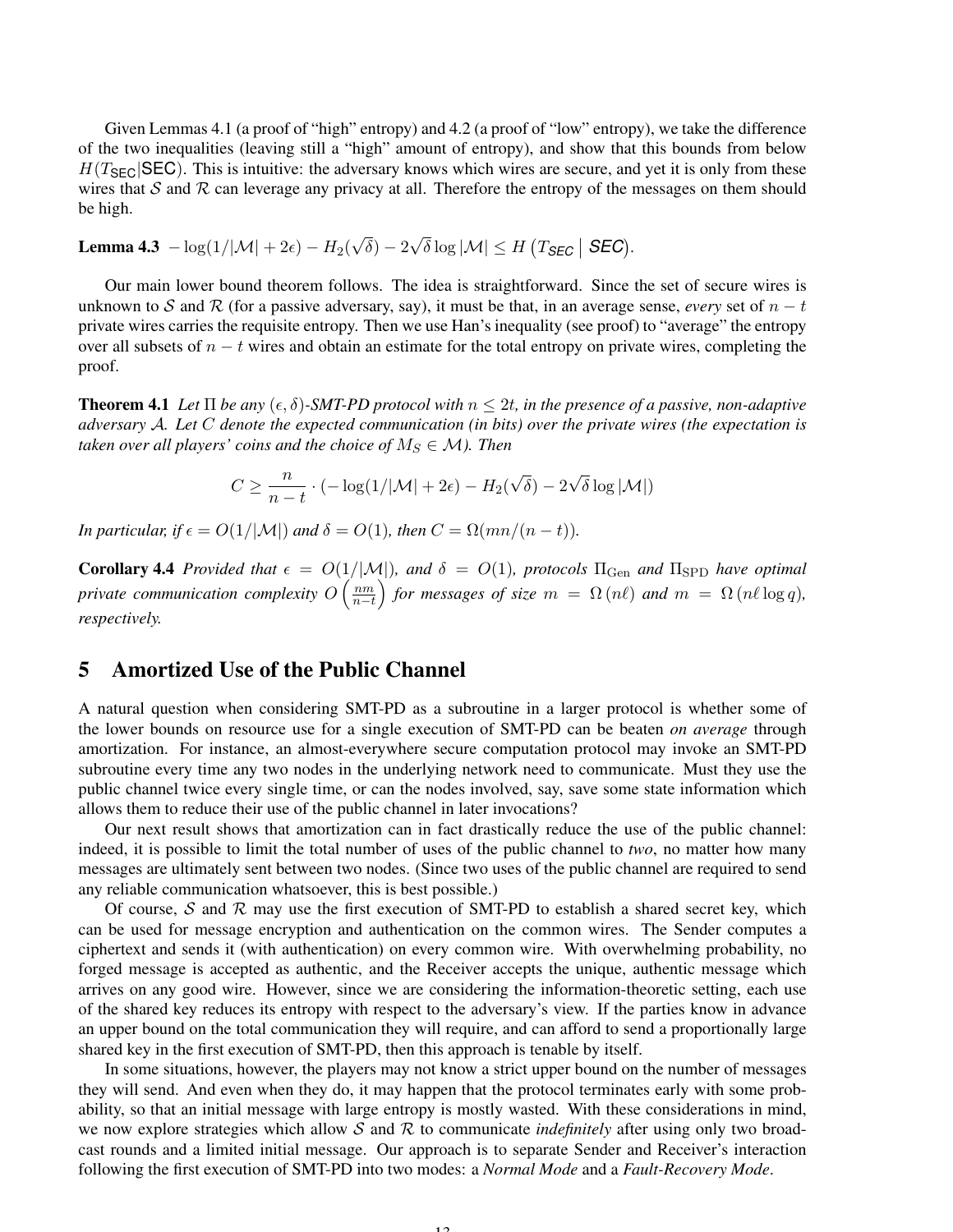In the Normal Mode,  $S$  and  $R$  communicate over the common wires without making use of their shared key; they are successful provided the adversary does not actively interfere. If the adversary does interfere, one of the players (say  $R$ ) will detect this and enter Fault-Recovery Mode, in which he uses the shared key to broadcast information about the messages he received on each common wire, allowing  $S$  to determine at least one corrupted wire (which he then informs  $R$  about, authentically).

In this way,  $S$  and  $R$  communicate reliably and privately so long as the adversary is passive; and any time he is active, they are able to eliminate at least one corrupted wire<sup>10</sup>. (Of course, once they have eliminated all t corrupt wires, communication becomes *very* efficient.) In the sequel we describe implementations of Normal Mode and Fault-Recovery Mode, as well as how the two modes interact with each other.

Normal Mode. Let us first define a weaker version of SMT by public discussion in which reliability is only guaranteed for a passive adversary. Let  $\Pi$  be a protocol which attempts to send a message from S to R using *only the common wires* (and not relying on any shared secret key). Then we say Π is a *Weak*  $(\epsilon, \delta)$  SMT-PD protocol if it satisfies Definition 2.2 where we (1) add to the adversary's view a bit indicating whether  $R$  accepted a message or not (see next point), and (2) replace RELIABILITY with:

### WEAK RELIABILITY:

- *(Correctness with passive adversary)* If the adversary only eavesdrops, then R receives the message correctly.
- *– (Detection of active adversary)* If the adversary actively corrupts any wire, then with probability ≥ 1−δ, *either* R receives the message correctly ( $M_R = M_S$ ), *or* R outputs "Corruption detected."

The first change above affects  $\epsilon$ -privacy since it alters the definition of View<sub>A</sub>; this is necessary because in the compiled, amortized protocol using Weak SMT-PD as a subroutine, the adversary will learn whether  $\mathcal R$ accepted a message based on whether  $R$  does or does not enter Fault-Recovery Mode.

We remark in passing that Weak SMT-PD is similar in spirit to *almost* SMT from the standard (nonpublic discussion) model [KS07], in that both are relaxations which allow one-round transmission (for Weak SMT-PD, only with a passive adversary). The difference is that in the ordinary model, definitions for almost SMT require that the message be correctly received with overwhelming probability regardless of the adversary's actions; in the public discussion model, when the adversary controls a majority of wires, this is impossible, so we only require that corruptions be detected. Indeed, we cannot guarantee reliability in a single round even when the adversary simply *blocks* transmission on corrupted wires (otherwise a minority of wires would carry enough information to recover the message, thus violating privacy).

If we do not require the Weak SMT-PD protocol to finish in *one round*, then there is a simple solution: use the common wires to *simulate* the public channel wire in an ordinary SMT-PD protocol. Any time a party would use the public channel, they instead send the public-channel message over *every* common wire. Two possibilities arise: (1) The adversary never tampers with any such "virtual" public channel invocation. In this case, the virtual public channel functions like an actual public channel, and the protocol succeeds with the same probability as the underlying SMT-PD protocol. (2) The adversary at some point tampers with a virtual public channel invocation. If he does, then the receiving party in that round will detect tampering, and can notify the other player by sending a flag on every channel (or, if the receiving player is  $R$  and it is the final round, he just outputs "Corruption Detected").<sup>11</sup>

The above Weak SMT-PD protocol is conceptually simple (given a pre-existing SMT-PD protocol!), but we might hope to do Weak SMT-PD in a single round, as opposed to the three rounds required for ordinary SMT-PD. The following simple scheme shows one way this can be done.

Assume the Sender wants to send a single field element  $M_{\mathcal{S}} = \alpha \in \mathbb{F}_q$ . The one-round protocol,  $\Pi_{\text{W-SMT-PD}}$ , is shown in Figure 3. Essentially, the sender performs a  $3t + 2$ -out-of-3n Shamir secret sharing of the message; however, rather than sending externally specified shares on each wire i (such as  $f(1), f(2), f(3)$  on wire 1), he chooses a set of *random* points on which to evaluate f.

**Lemma 5.1** *The protocol of Figure 3 is a Weak* ( $\delta$ ,  $\delta$ )-SMT-PD protocol for q sufficiently large ( $\Omega(t/\delta)$ ).

 $10$ This is akin to the "slow" PSMT original protocol in [DDWY93]. .

<sup>&</sup>lt;sup>11</sup>We do not consider here whether such a protocol preserves  $(\epsilon)$  privacy when the adversary knows whether  $\mathcal R$  detects corruption; obviously this depends on the details of the protocol. Therefore this is not quite a black-box reduction.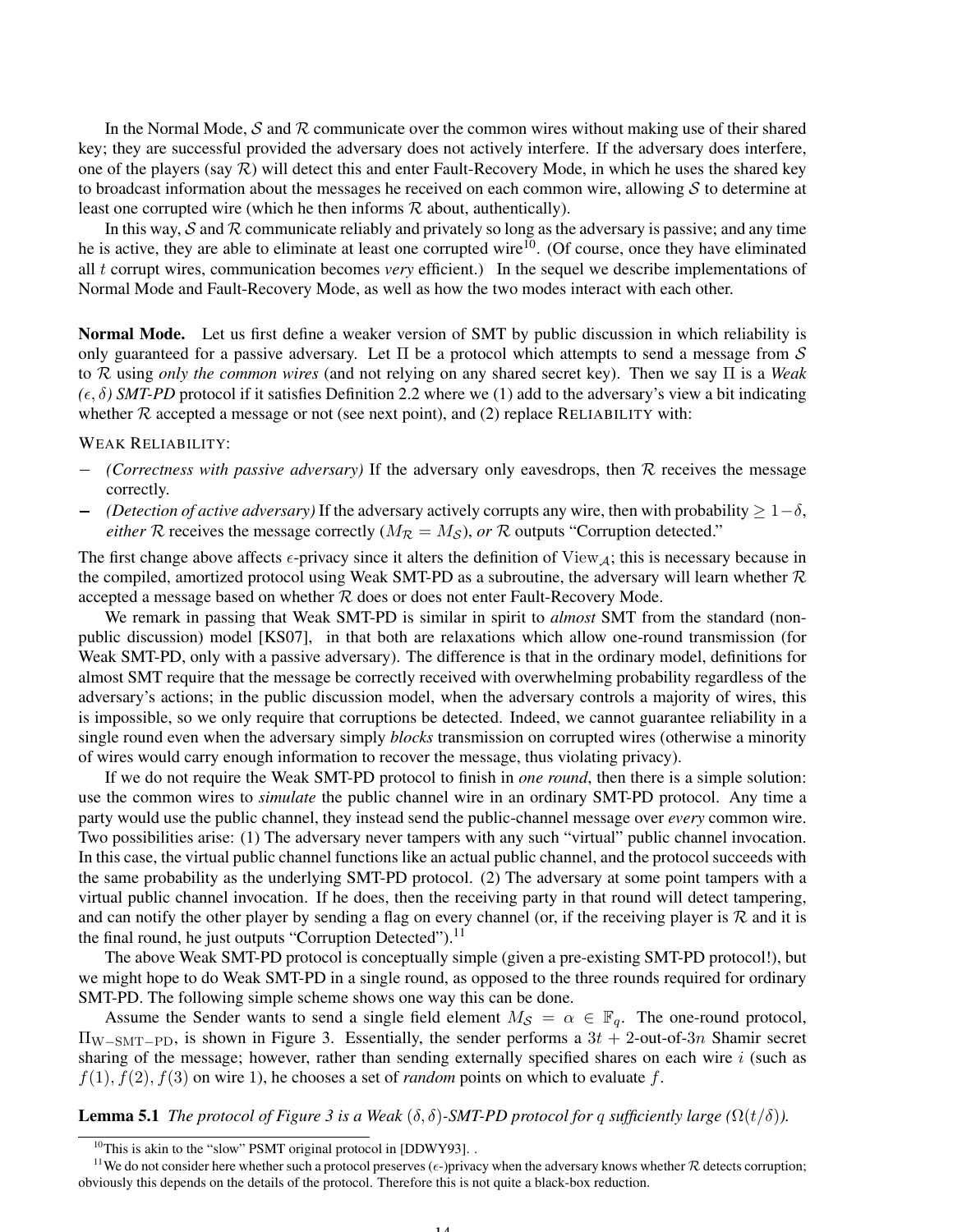### Protocol Π<sub>W−SMT−PD</sub>

1.  $(S \stackrel{PRI}{\rightarrow} \mathcal{R})$ . S chooses a random polynomial  $f \in \mathbb{F}_q[x]$  with  $\deg(f) \leq 3t + 1$  and  $f(0) = \alpha$ , and a random sequence  $x_1^{(1)}, x_1^{(2)}, x_1^{(3)}, x_2^{(1)}, x_2^{(2)}, x_2^{(3)}, \ldots, x_n^{(1)}, x_n^{(2)}, x_n^{(3)}$  of 3n distinct elements of  $\mathbb{F}_q \setminus \{0\}$ . On wire *i* S sends to R the three pairs  $(x_i^{(1)}, f(x_i^{(1)})), (x_i^{(2)}, f(x_i^{(2)})), (x_i^{(3)}, f(x_i^{(3)})).$  (The indexing is unimportant; what matters is that on each wire he sends three evaluation points, and the resulting shares.) **Receiver:** R receives  $(\tilde{x}_i^{(j)}, \tilde{y}_i^{(j)})$  for  $j = 1, 2, 3$ , on each wire *i*. He verifies that all 3n  $\tilde{x}_i$ 's are distinct, and that the 3n points  $(\tilde{x}_i, \tilde{y}_i)$  lie on a polynomial f of degree  $\leq 3t + 1$ . If so, he outputs  $M_{\mathcal{R}} = f(0)$ ;<br>otherwise (or in case some wire is syntactically incorrect) be outputs "Corruption detected" otherwise (or in case some wire is syntactically incorrect) he outputs "Corruption detected."

Figure 3: A one-round Weak SMT-PD protocol.

We are now ready to describe Normal Mode for S and  $\mathcal{R}$ : it is simply the repeated execution of the Weak SMT-PD protocol, with the two players alternating the role of Sender and Receiver, until one of them as Receiver outputs "Corruption detected." At that time, that player's next message to the other party will alert them to enter Fault-Recovery Mode.

**Fault-Recovery Mode.** Specifically, suppose  $\mathcal{R}$  detects corruption in a message sent by  $\mathcal{S}$ . He will then use the shared secret established in the initial execution of (ordinary) SMT-PD to secretly and authentically send the following on all wires: (1) a flag signalling Fault-Recovery Mode; (2) a list of specific wires known to be corrupted (if any); (3) the received transmission on all wires not known to be corrupt.

Since at least one of the wires is not corrupted,  $S$  will receive this communication on it and (verifying its authenticity) enter Fault-Recovery Mode also.  $S$  recovers the set of received transmissions and determines which ones were tampered with. He then sends the following to  $R$ , again using the shared secret for privacy and authentication: (1) the message  $M<sub>S</sub>$  on which R detected corruption; (2) an updated list of specific wires known to be corrupted. At this time,  $R$  has received the intended message and Normal Mode resumes with  $R$  now playing the role of Sender.

Each time Fault-Recovery Mode occurs,  $S$  and  $R$  are able to detect at least one previously unknown corrupt wire. If at any point  $S$  and  $R$  have jointly detected  $t$  wires as corrupt, they will simply send all future transmissions on the remaining, good wires, guaranteeing perfect privacy and reliability.

Theorem 5.1 *Given an initial shared secret consisting of* O(n 2 ) *field elements,* S *and* R *can communicate* indefinitely *using only the private wires. The probability that one of them will* ever *accept an incorrect message is*  $\leq t\delta$ *. Moreover, with probability*  $\geq 1 - t\delta$ *, A gains at most*  $\delta$  *information on each of t different messages, and no information on any other message.*

# References

- [ACH06] S. Agarwal, R. Cramer, and R.de Haan. Asymptotically optimal two-round perfectly secure message transmission. In *Advances in Cryptology–CRYPTO'06*. Springer-Verlag, 2006.
- [BG93] P. Berman and J. Garay. Fast consensus in networks of bounded degree. *Distributed Computing*, 2(7):62– 73, 1993. Preliminary version in *WDAG'90*.
- [BGW88] M. Ben-Or, S. Goldwasser, and A. Wigderson. Completeness theorems for non-cryptographic faulttolerant distributed computation. In *Proc. 20th Annual ACM Symposium of the Theory of Computation*, pages 1–10, May 1988.
- [CCD88] D. Chaum, C. Crepeau, and I. Damgard. Multiparty unconditionally secure protocols. In *Proceedings 20th Annual Symposium on Theory of Computing, STOC*. Association for Computing Machinery, May 1988.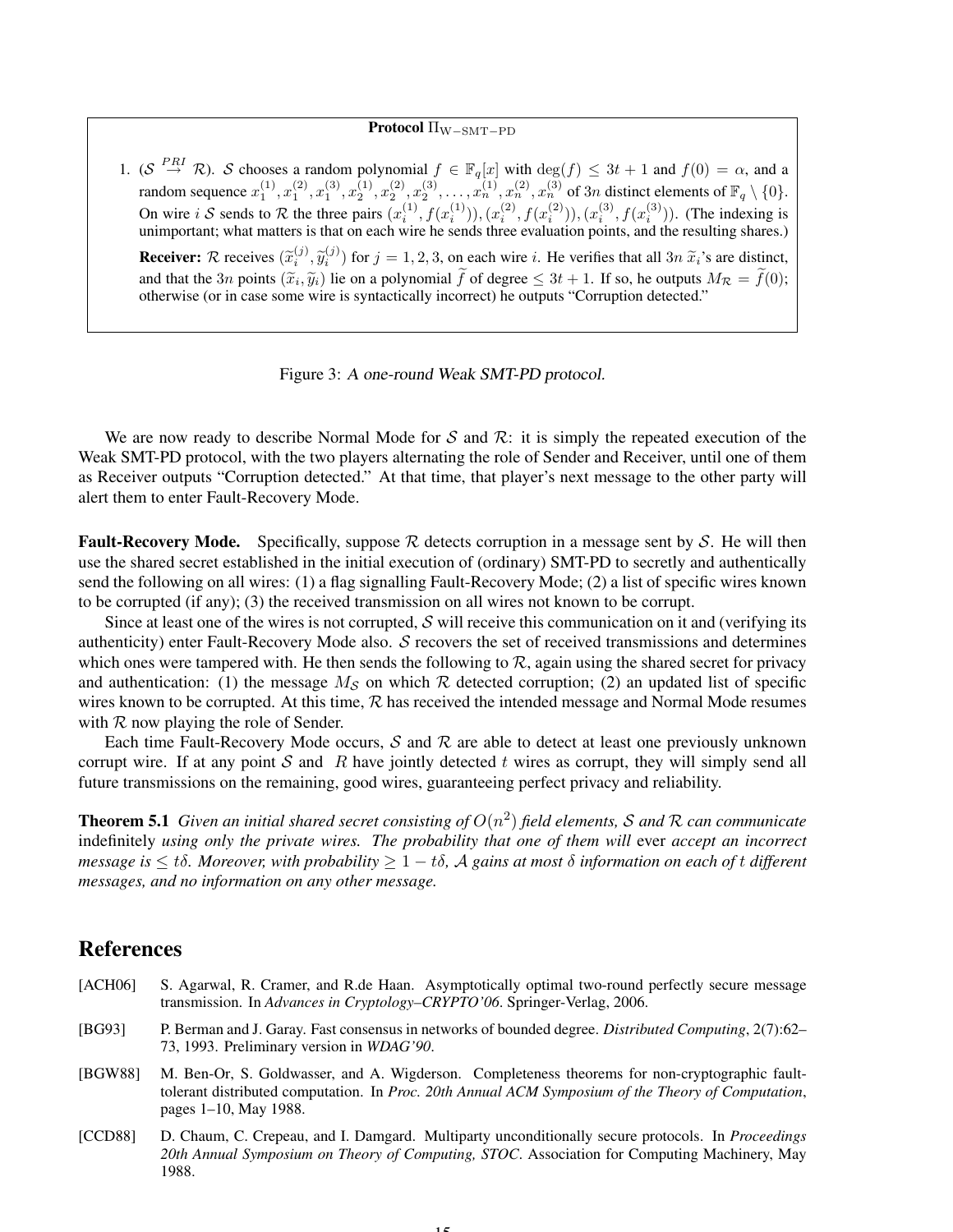- [CPRS08] A. Choudhary, A. Patra, C. P. Rangan, and K. Srinathan. Unconditionally reliable and secure message transmission in undirected synchronous networks: Possibility, feasibility and optimality. Cryptology ePrint Archive, Report 2008/141, 2008. http://eprint.iacr.org/.
- [CT91] T. Cover and J. Thomas. *Elements of information theory*. Wiley-Interscience, New York, NY, USA, 1991.
- [DDWY93] D. Dolev, C. Dwork, O. Waarts, and M. Young. Perfectly secure message transmission. *Journal of ACM*, 1(40):17–47, 1993.
- [DORS08] Y. Dodis, R. Ostrovsky, L. Reyzin, and A. Smith. Fuzzy extractors: How to generate strong keys from biometrics and other noisy data. *SIAM J. Comput.*, 38(1):97–139, 2008.
- [DPPU86] C. Dwork, D. Peleg, N. Pippinger, and E. Upfal. Fault tolerance in networks of bounded degree. In *Proc. 18th Annual Symposium on the Theory of Computing*, pages 370–379, 1986.
- [FFGV07] M. Fitzi, M. Franklin, J. Garay, and S. Harsha Vardhan. Towards optimal and efficient perfectly secure message transmission. In *Proc. 4th Theory of Cryptography Conference (TCC '07)*, Lecture Notes in Computer Science, February 2007.
- [FM97] P. Feldman and S. Micali. An optimal probabilistic protocol for synchronous Byzantine agreement. *SIAM J. Comput.*, 26(4):873–933, 1997.
- [FW98] M. Franklin and R. Wright. Secure communications in minimal connectivity models. In *Advances in Cryptology–EUROCRYPT'98*, Lecture Notes in Computer Science, pages 346–360. Springer Verlag, June 1998.
- [GM98] J. Garay and Y. Moses. Fully polynomial Byzantine agreement for  $n > 3t$  processors in  $t + 1$  rounds. *SIAM J. Comput.*, 27(1):247–290, 1998. Preliminary version in *STOC '92.*
- [GO08] J. Garay and R. Ostrovsky. Almost-everywhere secure computation. In *Advances in Cryptology– Eurocrypt'08*, Lecture Notes in Computer Science 4965, pages 307–323. Springer, April 2008.
- [GRR98] R. Gennaro, M. Rabin, and T. Rabin. Simplified vss and fast-track multiparty computations with applications to threshold cryptography. In *Proc. 17th Annual ACM Symp. on Principles of Distributed Computing, PODC*, pages 101–111. ACM, 1998.
- [KK06] J. Katz and C. Koo. On expected constant-round protocols for Byzantine agreement. In *Advances in Cryptology – CRYPTO 2006*, volume 4117 of *Lecture Notes in Computer Science*, pages 445–462. Springer, 2006.
- [KS07] K. Kurosawa and K. Suzuki. Almost secure (1-round, n-channel) message transmission scheme. Cryptology ePrint Archive, Report 2007/076, 2007. http://eprint.iacr.org/.
- [KS08] K. Kurosawa and K. Suzuki. Truly efficient 2-round perfectly secure message transmission scheme. Lecture Notes in Computer Science 4965, pages 324–340. Springer, April 2008.
- [KZ06] J. Kamp and D. Zuckerman. Deterministic extractors for bit-fixing sources and exposure-resilient cryptography. *SIAM J. Comput.*, 36(5):1231–1247, 2006.
- [Lam87] L. Lamport. A fast mutual exclusion algorithm. *ACM Transactions on Computer Systems*, 5(1):1–11, 1987.
- [MS83] F. Macwilliams and N. Sloane. *The Theory of Error-Correcting Codes*. North Holland, January 1983.
- [SA96] H. Sayeed and H. Abu-Amara. Effecient perfectly secure message transmission in synchronous networks. *Information and Computation*, 1(126):53–61, 1996.
- [SJST09] H. Shi, S. Jiang, R. Safavi-Naini, and M. Tuhin. Optimal secure message transmission by public discussion. In *ICITS '09: Proceedings of the 4th international conference on Information Theoretic Security*, 2009. Full version in arXiv.org e-Print archive, arXiv:0901.2192v1.
- [SNP04] K. Srinathan, A. Narayanan, and C. Pandu Rangan. Optimal perfectly secure message transmission. In *Advances in Cryptology–CRYPTO'04*, volume 3152 of *Lecture Notes in Computer Science*, pages 545–561. Springer-Verlag, 2004.
- [SPR07] K. Srinathan, N. R. Prasad, and C. P. Rangan. On the optimal communication complexity of multiphase protocols for perfect communication. *Security and Privacy, IEEE Symposium on*, 0:311–320, 2007.
- [Upf92] E. Upfal. Tolerating linear number of faults in networks of bounded degree. In *Proc. 11th ACM Symposiyum on Principles of Distributed Computing*, pages 83–89, 1992.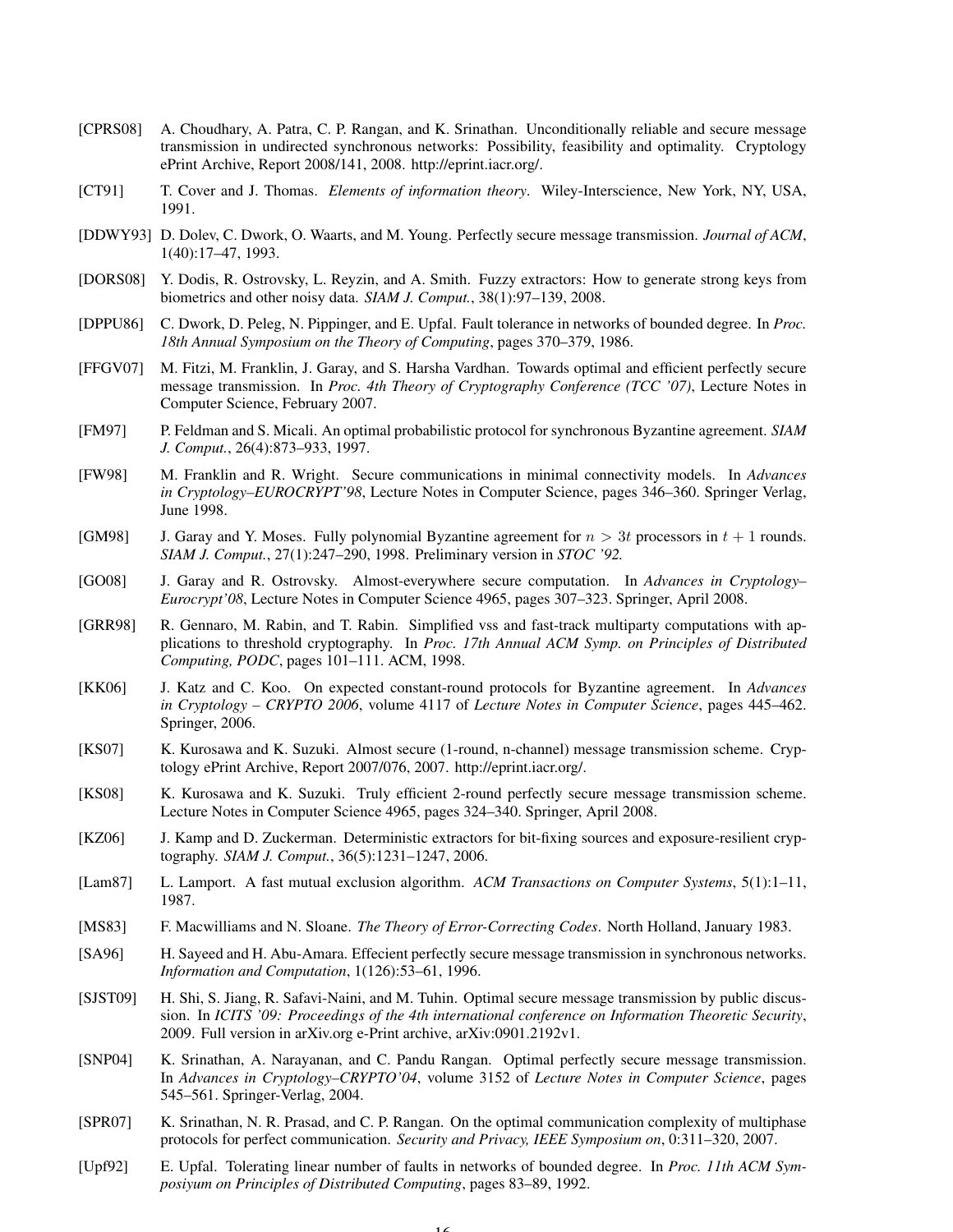### A Some Entropy Formulas

Here we briefly review some facts about entropy. For a good reference, see, e.g., [CT91]. The *entropy* of a discrete random variable X (defined over a space  $\mathcal{X}$ ) is defined as

$$
H(X) = -\sum_{x \in \mathcal{X}} \Pr[X = x] \log \Pr[X = x].
$$

Entropy provides a measure of the expected information content of  $X$ ; to be precise, it measures the expected number of bits in a representation of X. The *conditional entropy of* X *given* Y, denoted  $H(X | Y)$ , expresses the expected additional information given by  $X$  if we already know Y. It satisfies the following formula, known as the chain rule for conditional entropy:

$$
H(X | Y) = H(X, Y) - H(Y).
$$
 (1)

Here  $H(X, Y)$  is the entropy of the random variable  $(X, Y)$  in the product space  $X \times Y$ ; it measures the expected information on learning the values of  $X$  and  $Y$  (which may be correlated). Some additional formulas which we will find useful include:

- (E1)  $H(X) \leq \log |\mathcal{X}|$ , with equality iff X is uniformly distributed over X.
- (E2)  $H(X | Y) \le H(X | f(Y)).$
- (E3)  $H(X | Z) \leq H(X | Y) + H(Y | Z)$ .
- (E4)  $H(X | Y) \le H(X)$ ).

### B Proofs

We repeat the statements of the claims here for convenience.

**Claim 3.1** *The distribution*  $(U_s, \widetilde{R}, \text{View}_{\mathcal{A}} \setminus C)$  *is*  $\epsilon/2$ *-close to*  $(U_s, U_m, \text{View}_{\mathcal{A}} \setminus C)$ *.* 

*Proof.* (Claim.) We first show that  $\widetilde{H}_{\infty}(\widetilde{\alpha}|\text{View}_{\mathcal{A}} \setminus C) \geq k_{min}$ . Recall that  $\widetilde{\alpha}$  is, by definition, the concatenation of  $\tilde{r}_i$  for  $i \in ACC$  (padded to length  $nK$ ). Let SEC denote the set of secure (private, uncorrupted) wires. Then for  $i \in \text{SEC}$ , we have that  $\widetilde{r}_i = r_i$ , and therefore

$$
\widetilde{H}_{\infty}(\widetilde{r}_i | \text{View}_{\mathcal{A}} \setminus C) = \widetilde{H}_{\infty}(r_i | \text{View}_{\mathcal{A}} \setminus C)
$$
  
= 
$$
\widetilde{H}_{\infty}(r_i | (J, C_i | J)),
$$

where the latter equality follows since  $r_i$  is independent of everything in A's view except  $(J, \mathcal{C}_i|_J)$  (and C, which we exclude). Now we apply Fact 2.4: since  $\mathcal{C}_i|_J$  has at most  $2^{\ell}$  possible values, then

$$
\tilde{H}_{\infty}(r_i|(J, \mathcal{C}_i|_J)) \ge \tilde{H}_{\infty}(r_i|J) - \ell
$$
\n
$$
= \tilde{H}_{\infty}(r_i) - \ell \qquad \text{(independence of } r_i, J)
$$
\n
$$
= K - \ell = \lceil k_{min}/(n - t) \rceil + \ell - \ell = \lceil k_{min}/(n - t) \rceil.
$$

Since the transmissions on the private wires, and associated codeword verifications, are all mutually independent, we then have

$$
H_{\infty}(\widetilde{\alpha}|\text{View}_{\mathcal{A}} \setminus C) = H_{\infty}(\{\widetilde{r}_{i}\}_{i \in \text{ACC}}|\text{View}_{\mathcal{A}} \setminus C)
$$
  
\n
$$
\geq \widetilde{H}_{\infty}(\{r_{i}\}_{i \in \text{SEC}}|\text{View}_{\mathcal{A}} \setminus C)
$$
  
\n
$$
= \sum_{i \in \text{SEC}} \widetilde{H}_{\infty}(r_{i}|(J, C_{i}|_{J}))
$$
  
\n
$$
\geq (n - t)[k_{min}/(n - t)] \geq k_{min},
$$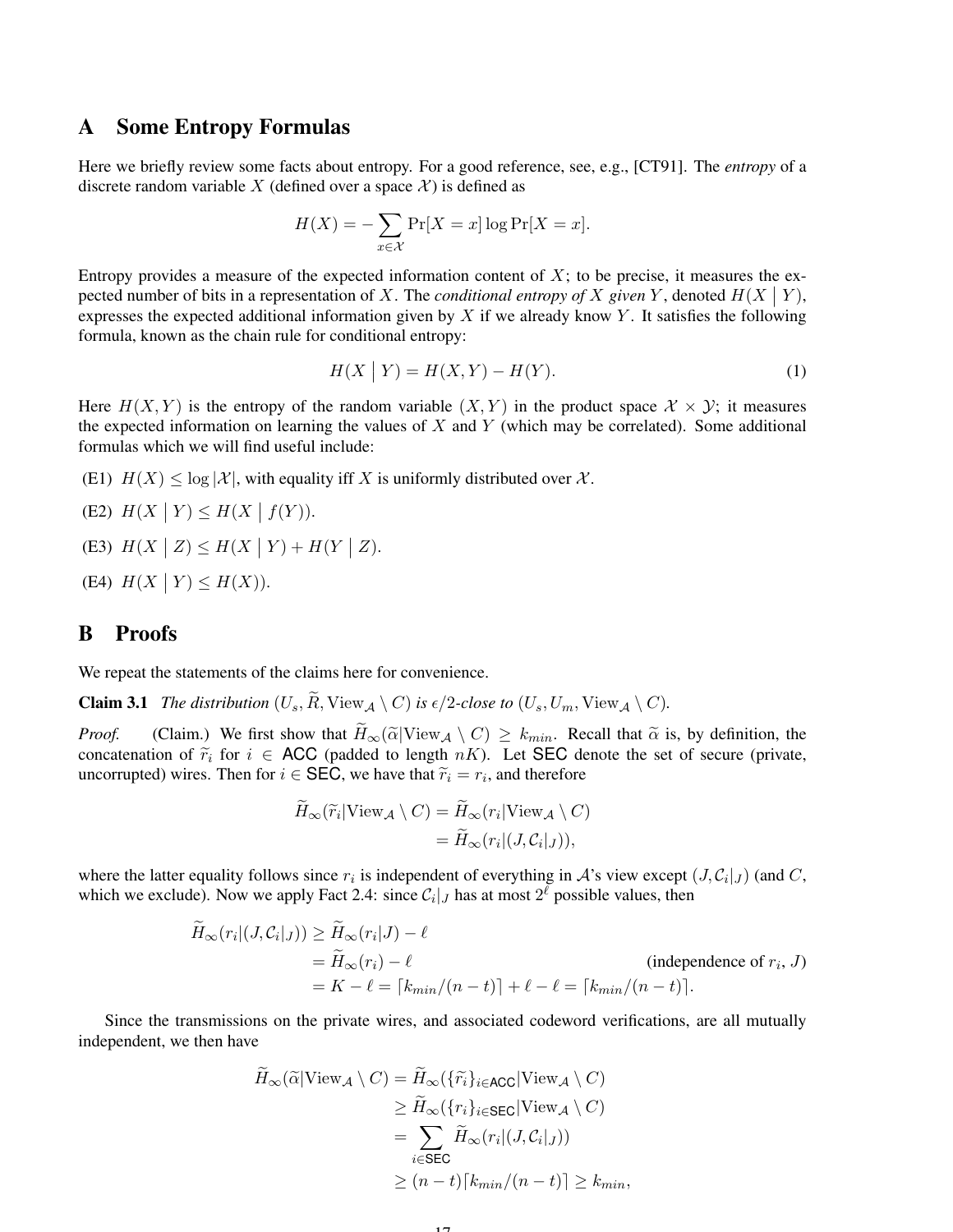which shows as we claimed that  $\widetilde{H}_{\infty}(\widetilde{\alpha}|V_i \text{few}_A \setminus C) \geq k_{min}$ . From here the overall claim follows immediately because  $\text{Ext}_A$  is an  $(nK, m, k_{min}, \epsilon/2)$ -strong average-case extractor, and  $\tilde{R} = \text{Ext}_A(\tilde{\alpha}, seed)$  with seed uniformly random seed uniformly random.

**Theorem 3.2** *Protocol*  $\Pi_{\text{SPD}}$  *(Fig. 2) is a valid*  $(3, 2)$ *-round*  $(0, 3\delta)$ *-SMT-PD protocol. It has communication complexity*  $O(\frac{mn}{n-t})$  *on the private wires and*  $O(n\ell \log m)$  *on the public channel, provided*  $m = \Omega(n\ell \log q)$ .

*Proof.* Reliability. We first claim that, with high probability, R receives  $\alpha u$ th<sub>S</sub> =  $(J', \{E_i | J'\}_{i \in ACC})$ correctly in Round 3—that is,  $(\tilde{J}', \{check_i\}_{i \in \text{ACC}}) = (J', \{E_i | J'\}_{i \in \text{ACC}})$ . Since  $(\tilde{J}', \{check_i\}_{i \in \text{ACC}}) = (J', \{E_i | J'\}_{i \in \text{ACC}})$ .  $V - s$  and  $(J', \{E_i | J'\}_{i \in \text{ACC}}) = V - \tilde{s}$ , it is enough to show that  $s = \tilde{s}$ . According to the protocol,

$$
s = \text{Ext}_{\hat{q}}(\hat{\alpha}) \qquad \text{and} \qquad \widetilde{s} = \text{Ext}_{\hat{q}}(\hat{\alpha}),
$$

so again it is enough to show that  $\hat{\alpha} = \tilde{\alpha}$ . These variables are defined as the concatenations (over  $i \in ACC$ ) of  $\hat{f}_i$  and  $\hat{f}_i$  respectively (appropriately padded). Thus it suffices to show that for every  $i \in \text{ACC}$ ,  $\hat{f}_i = \hat{f}_i$ . This in turn will only *fail* to be the case provided that A tampers with one of the codewords  $\hat{C}_i$  transmitted in Round 1, and is not caught by the consistency check in Round 2. By construction, the probability that  $A$ beats the consistency check on a given wire is at most  $2^{-\ell} = \delta/t$ , and so the probability that he beats any of the consistency checks at all, is bounded by  $t \cdot 2^{-\ell} = \delta$ . This proves

**Claim B.1** Let  $G_1$  be the event in which R receives  $(J', \{E_i|_{J'}\}_{i \in ACC})$  correctly. The probability of  $G_1$  is  $\geq 1-\delta$ .

Note that if  $G_1$  holds, then the Round 3 consistency check R performs on the  $\widetilde{E}_i$ 's is done using the correct authentication,  $auth_{\mathcal{R}} = auth_{\mathcal{S}}$ . Nevertheless,  $\mathcal{R}$  may still incorrectly accept some  $E_i \neq E_i$  if  $\mathcal{A}$ tampers with  $E_i$  and even the correct authentication vector fails to detect the tamper. We claim that the probability that this happens is also  $\leq \delta$  (provided  $G_1$  holds). For in order for  $R$  to accept a tampered  $E_i$ , it must fail the Round 3 consistency check. Now View<sub>A</sub> is statistically independent of  $auth_{\mathcal{S}} = (J^{\overline{I}}, \{E_i|_{J^{\prime}}\}_{i \in \text{ACC}})$ , since the latter is sent using a 0-private instantiation of  $\Pi_{\text{Gen}}$ .

Therefore the Round 3 consistency check is valid, and (since we use a code of relative minimum distance 1/3) the probability A successfully tampers any given corrupt wire is again  $\leq (2/3)^{\ell_{3/2}} = \delta/t$ , and the chance of any successful tampering is  $\leq \delta$ . We have thus established

**Claim B.2** *Suppose*  $G_1$  *holds* (so that R uses the correct authentication vector). Let  $G_2$  be the event in *which the first*  $n - t \widetilde{E}_i$ 's accepted by R are in fact valid ( $\widetilde{E}_i = E_i$ ). Then the probability of  $G_2$ , given  $G_1$ ,  $is > 1 - \delta$ .

(Note that if  $G_1$  does not hold, then there is no guarantee that R will accept any  $\widetilde{E}_i$ 's, let alone  $n - t$  of them. On the other hand, if it does hold, then R will correctly accept  $E_i = E_i$  on every good wire i, and the only question is whether he accepts a tampered  $E_i$  *first* (since the protocol has R use the first  $n-t$  accepted  $\widetilde{E}_i$ 's to reconstruct C. The claim above shows that this bad outcome happens with negligible probability.)

Now if  $G_1$  and  $G_2$  both hold, then it follows that for every accepted  $E_i$ ,  $D_i = Dec(E_i) = Dec(E_i)$  $D_i$ , and hence R decodes correctly using these  $D_i$ 's, and we thus have  $C = C$ . In this case, since  $M_S = \tilde{C}$  $C-\widetilde{R}$  and  $M_{\mathcal{R}}=\widetilde{C}-R$ , reliability will hold provided that  $\widetilde{R}=R$ . This last equality is satisfied provided A does not successfully tamper with any of the  $C_i$ 's sent in Round 1—therefore it is satisfied with probability  $\geq 1 - \delta$ . Therefore we have:

**Claim B.3** *Suppose*  $G_1$  *and*  $G_2$  *hold. Then*  $Pr[M_R = M_S] \geq 1 - \delta$ *.* 

Taking the three previous claims all together, we find:

$$
Pr[M_{\mathcal{R}} = M_{\mathcal{S}}] \ge Pr[M_{\mathcal{R}} = M_{\mathcal{S}}|G_1, G_2] \cdot Pr[G_1, G_2]
$$

$$
\ge (1 - \delta) Pr[G_2|G_1] Pr[G_1]
$$

$$
\ge (1 - \delta)^3 \ge 1 - 3\delta,
$$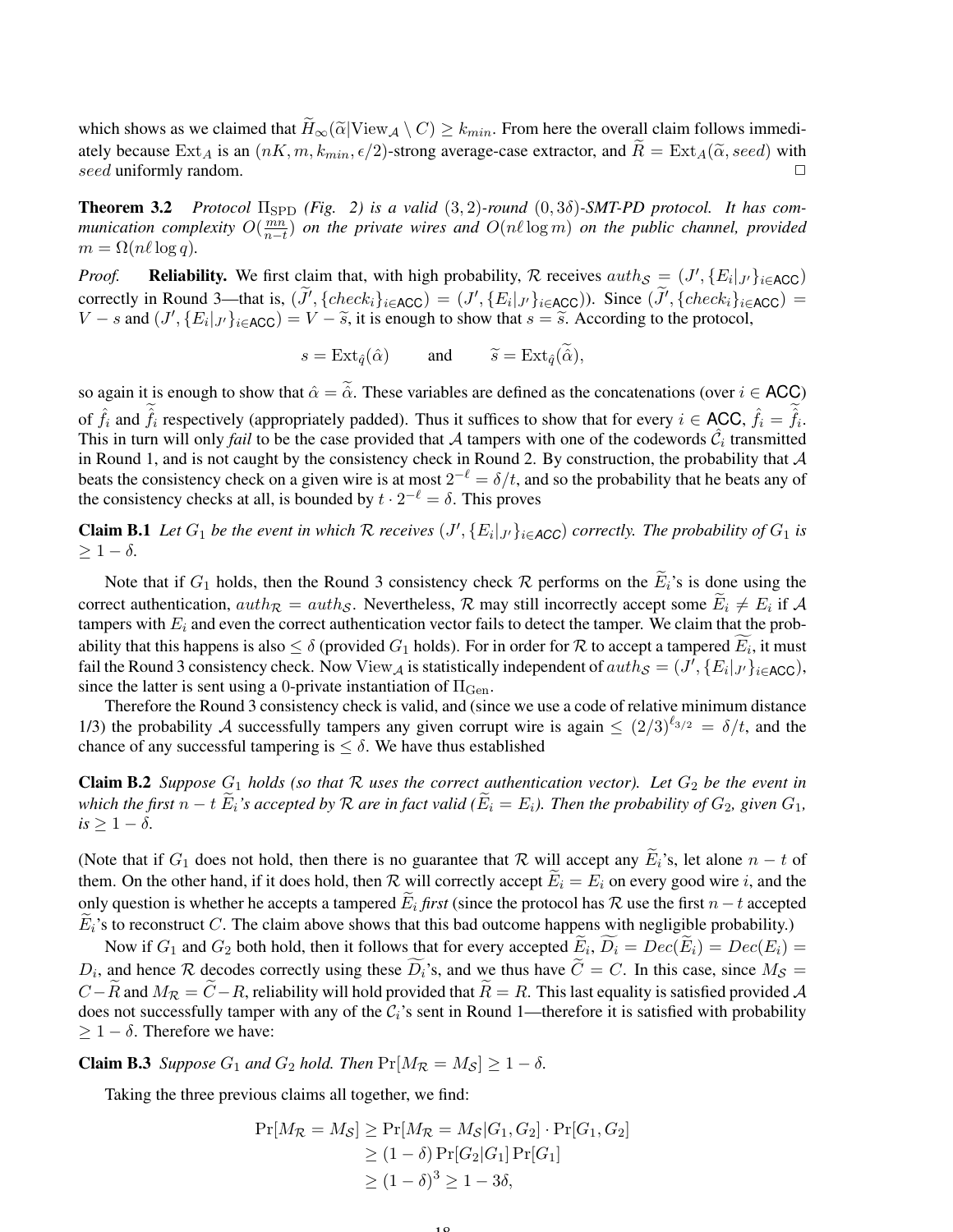which completes the proof of  $3\delta$ -reliability.

(Perfect) Privacy. The proof is essentially the same as that in the privacy analysis for protocol  $\Pi_{\text{Gen}}$ . In fact it is simpler, since here we specialize to  $\epsilon = 0$ .

In a nutshell, suppose we exclude from the adversary's view  $C = M_S + \widetilde{R}$  (which is to say, we exclude the codewords  $E_i$  which he could use to reconstruct C). Then according to this restricted view,  $\tilde{R} = \text{Ext}_q(\tilde{\alpha})$ is distributed uniformly at random over  $\mathbb{F}_q^r$ , because  $\text{Ext}_q$  is an error-less extractor. Thus replacing C in his view still gives A no information on  $M_{\mathcal{S}}$ .

**Complexity.** By its definition,  $\hat{m} = \ell(n + \log(cK \log q)) = \ell n + O(\ell \log \frac{m}{n-t})$ . This is  $O(m)$  provided that  $m = \Omega(n\ell \log q)$ , since  $\log q = \Omega(\log(n/(n - t)))$  by the second condition on its size. Since  $\hat{m} =$  $O(m)$ , and since Rounds 1 and 2 have the same structure for the big and small strands, it follows that the communication complexity in these two rounds is dominated by the big strand, so we consider only those messages.

Note also that our assumption  $m/(n - t) = \Omega(\ell \log q)$  is equivalent to  $r/(n - t) = \Omega(\ell)$  (since  $m =$ r log q). As a result, we freely replace  $K = r/(n - t) + \ell$  with  $r/(n - t)$  in the estimates below.

Regarding communication on the private wires, note that they are used first in Round 1 to send  $2K$  field elements per wire, at a total cost of

$$
2Kn\log q = O\left(\frac{r}{n-t} \cdot n \cdot \log q\right).
$$

which yields a communication complexity of  $O(\frac{mn}{n-t})$  since  $m = r \log q$ .

The private wires are used again in Round 3 to send the  $E_i$ 's, each of which has size  $cK \log q = \frac{cm}{n-t}$ . Thus, since we send at most n, we again get communication complexity  $O(mn/(n-t))$  on the private wires.

The public channel is used in Rounds 2 and 3; in Round 2 R specifies  $\ell$  positions out of  $[N]$ , and sends a total of  $n\ell$  field elements. Hence the Round 2 public communication is

$$
\ell \log(N) + n\ell \log q = O(\ell \log(K) + n\ell \log q)
$$
  
= O(\ell \log r + n\ell \log q).

Now  $r = m/\log q < q$  (by assumption on q). Hence  $\log r < \log q$ , so the above is  $O(n\ell \log q)$ . By our choice of q, we have  $\log q + \log \log q \ge \log m + \log(n/(n-t)) + O(1).$ <sup>12</sup> Therefore the Round 2 public communication is  $O(n\ell(\log m + \log(n/(n - t))))$ ; in particular it is  $O(n\ell \log m)$  provided that  $m = \Omega(n/(n - t))$ , per our assumption.

In Round 3, S sends (V, B) publicly. B just has size n, and V has size  $\hat{m} = \ell(n + \log(\frac{cm}{n-t}))$ , which are  $d$  dominated by the Round 2 public communication.  $\Box$ 

**Lemma 4.1** For all adversaries A and all  $\epsilon$ -private protocols,  $H(M_{\mathcal{S}} | \text{View}_{\mathcal{A}}) \ge -\log(1/|\mathcal{M}| + 2\epsilon)$ .

*Proof.* Let V denote the support of View<sub>A</sub>, and for brevity let  $V =$  View<sub>A</sub>. By the  $\epsilon$ -privacy condition, we have that for any two messages  $m_0, m_1 \in \mathcal{M}$ ,

$$
\sum_{v \in \mathcal{V}} \left| \Pr[V = v | M_S = m_0] - \Pr[V = v | M_S = m_1] \right| \le 2\epsilon
$$
  

$$
\sum_{v \in \mathcal{V}} \left| \frac{\Pr[V = v, M_S = m_0]}{\Pr[M_S = m_0]} - \frac{\Pr[V = v, M_S = m_1]}{\Pr[M_S = m_1]} \right| \le 2\epsilon
$$
  

$$
\sum_{v \in \mathcal{V}} \left| \Pr[M_S = m_0, V = v] - \Pr[M_S = m_1, V = v] \right| \le \frac{2\epsilon}{|\mathcal{M}|}.
$$

Summing over messages  $m_0$ , we obtain that for all  $m_1 \in \mathcal{M}$ :

$$
\sum_{m_0 \in \mathcal{M}} \sum_{v \in \mathcal{V}} \left| \Pr[M_{\mathcal{S}} = m_0, V = v] - \Pr[M_{\mathcal{S}} = m_1, V = v] \right| \le 2\epsilon.
$$

 $12$ It is easy to check that the second condition on q's size does not affect our conclusions.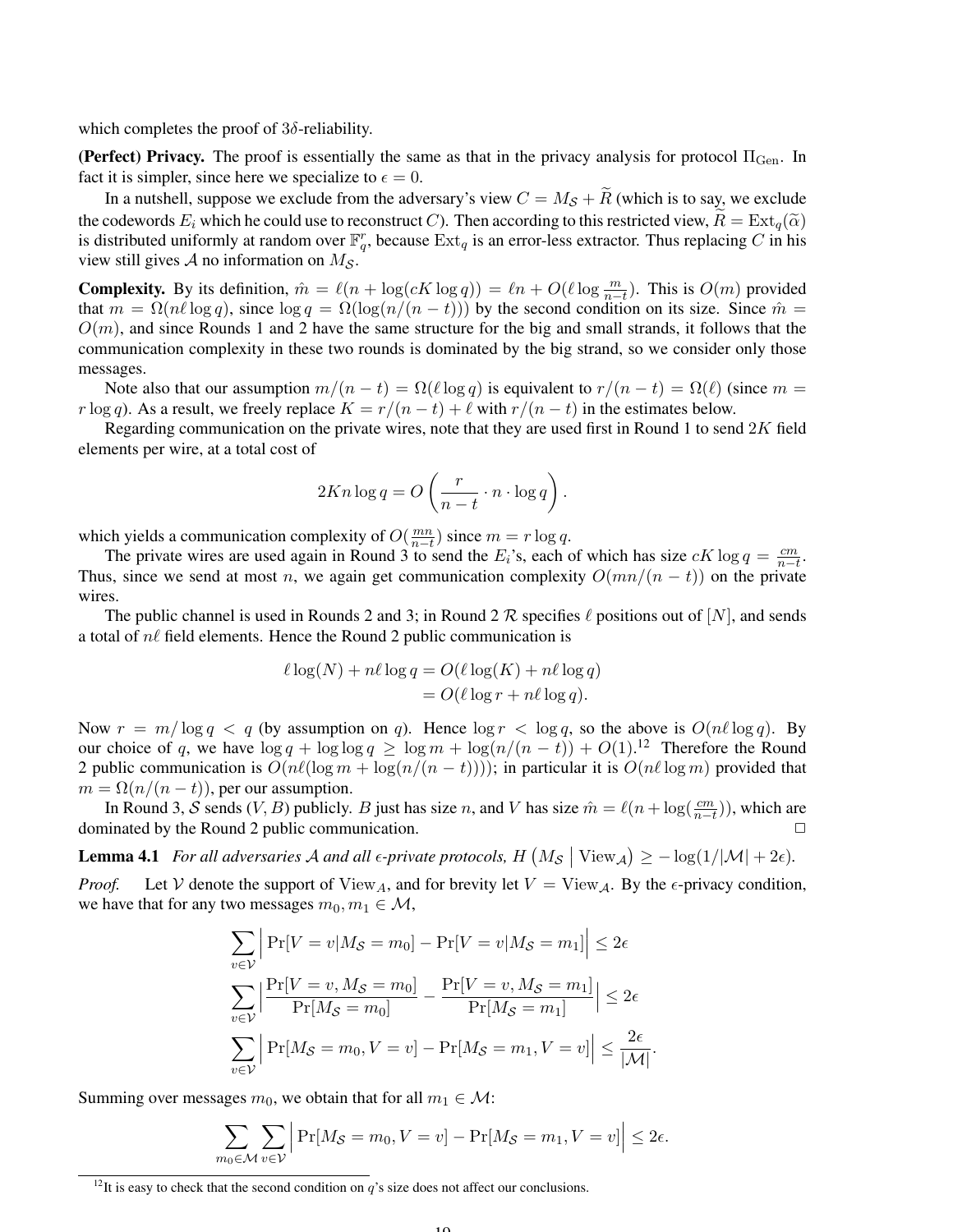For any fixed  $v \in V$ , let  $m_v$  denote a maximally probable value of  $M_s$ , given that View  $A = v$ . That is, for all  $m_1 \in \mathcal{M}$ ,  $Pr[M_S = m_v | V = v] \ge Pr[M_S = m_1 | V = v]$ , or equivalently  $Pr[M_S = m_v, V = v]$  $v$   $\geq$   $Pr[M_{\mathcal{S}} = m_1, V = v]$ . We then remove all summands in the previous inequality except those with  $m_0 = m_v$ , which results in the valid inequality (for all  $m_1 \in \mathcal{M}$ ):

$$
\sum_{v \in V} \Big( \Pr[M_{\mathcal{S}} = m_v, V = v] - \Pr[M_{\mathcal{S}} = m_1, V = v] \Big) \le 2\epsilon
$$
  

$$
\sum_{v \in V} \Pr[M_{\mathcal{S}} = m_v, V = v] \le \sum_{v \in V} \Big( \Pr[M_{\mathcal{S}} = m_1, V = v] \Big) + 2\epsilon
$$
  

$$
= \Pr[M_{\mathcal{S}} = m_1] + 2\epsilon = 1/|\mathcal{M}| + 2\epsilon.
$$
 (2)

Now consider  $H(M_S|View_A)$ . Since  $H(M_S|V = v) \ge H_\infty(M_S|V = v)$ , it follows that

$$
H(M_{\mathcal{S}}|V) = \mathbb{E}_{v \leftarrow V} [H(M_{\mathcal{S}}|V = v)] \ge \mathbb{E}_{v \leftarrow V} [H_{\infty}(M_{\mathcal{S}}|V = v)]
$$
  
\n
$$
= \sum_{v \in V} \Pr[V = v] \left( -\log \left( \max_{m \in \mathcal{M}} \Pr[M_{\mathcal{S}} = m|V = v] \right) \right)
$$
  
\n
$$
= \sum_{v \in V} \Pr[V = v] \left( \log \left( \frac{\Pr[V = v]}{\max_{m \in \mathcal{M}} \Pr[M_{\mathcal{S}} = m, V = v]} \right) \right)
$$
  
\n
$$
\ge \log \left( \frac{1}{\sum_{v \in V} \max_{m \in \mathcal{M}} \Pr[M_{\mathcal{S}} = m, V = v]} \right)
$$
  
\n
$$
= -\log \left( \sum_{v \in V} \Pr[M_{\mathcal{S}} = m_v, V = v] \right),
$$
 (3)

where the next-to-last line is an application of the log sum inequality.<sup>13</sup> Finally, we can substitute (2) into (3) to obtain

$$
H(M_{\mathcal{S}}|V) \geq -\log(1/|\mathcal{M}| + 2\epsilon).
$$

**Lemma 4.2** *For all*  $\delta$ *-reliable protocols,*  $H(M_{\mathcal{S}}|T) \leq H_2(\delta)$  $\sqrt{\delta}$ ) + 2 $\sqrt{\delta}H(M_{\mathcal{S}})$ .

*Proof.* The proof of the lemma follows from a series of several claims. Call a given transcript  $\tau$  *good* if  $Pr[M_{\mathcal{S}} = M_{\mathcal{R}} | T = \tau] \ge 1 - \sqrt{\delta}$ . Otherwise  $\tau$  is *bad*. √

**Claim B.4** *With probability*  $\geq 1$  – δ*,* T *is a good transcript.*

*Proof.* Suppose not, then we will show  $Pr[M_R = M_S] < 1 - \delta$ , contradicting  $\delta$ -reliability. Indeed:

$$
\Pr[M_{\mathcal{R}} = M_{\mathcal{S}}] = \sum_{\tau \in T, m \in \mathcal{M}} \Pr[M_{\mathcal{R}} = m \wedge M_{\mathcal{S}} = m \wedge T = \tau]
$$
  
\n
$$
= \sum_{\tau \text{ good}} \Pr[M_{\mathcal{R}} = M_{\mathcal{S}} | T = \tau] \Pr[T = \tau] + \sum_{\tau \text{ bad}} \Pr[M_{\mathcal{R}} = M_{\mathcal{S}} | T = \tau] \Pr[T = \tau]
$$
  
\n
$$
< \sum_{\tau \text{ good}} \Pr[T = \tau] + \sum_{\tau \text{ bad}} (1 - \sqrt{\delta}) \Pr[T = \tau]
$$
  
\n
$$
= \Pr[T \text{ good}] + (1 - \sqrt{\delta}) \Pr[T \text{ bad}]
$$
  
\n
$$
= 1 - \Pr[T \text{ bad}] + (1 - \sqrt{\delta}) \Pr[T \text{ bad}]
$$
  
\n
$$
= 1 - \sqrt{\delta} \Pr[T \text{ bad}] < 1 - \delta.
$$

 $\Box$ 

Our next claim relates the probability that  $M_{\mathcal{S}} = M_0$ , given fixed transcript  $\tau$  and coins for R, to the probability of  $M_{\mathcal{S}} = M_0$  given only the transcript  $\tau$ .

<sup>&</sup>lt;sup>13</sup>For  $a_i, b_i \ge 0$  with  $\sum a_i = a$  and  $\sum b_i = b$ , the log sum inequality states  $\sum_i \left( a_i \log \frac{a_i}{b_i} \right) \ge a \log \frac{a}{b}$ .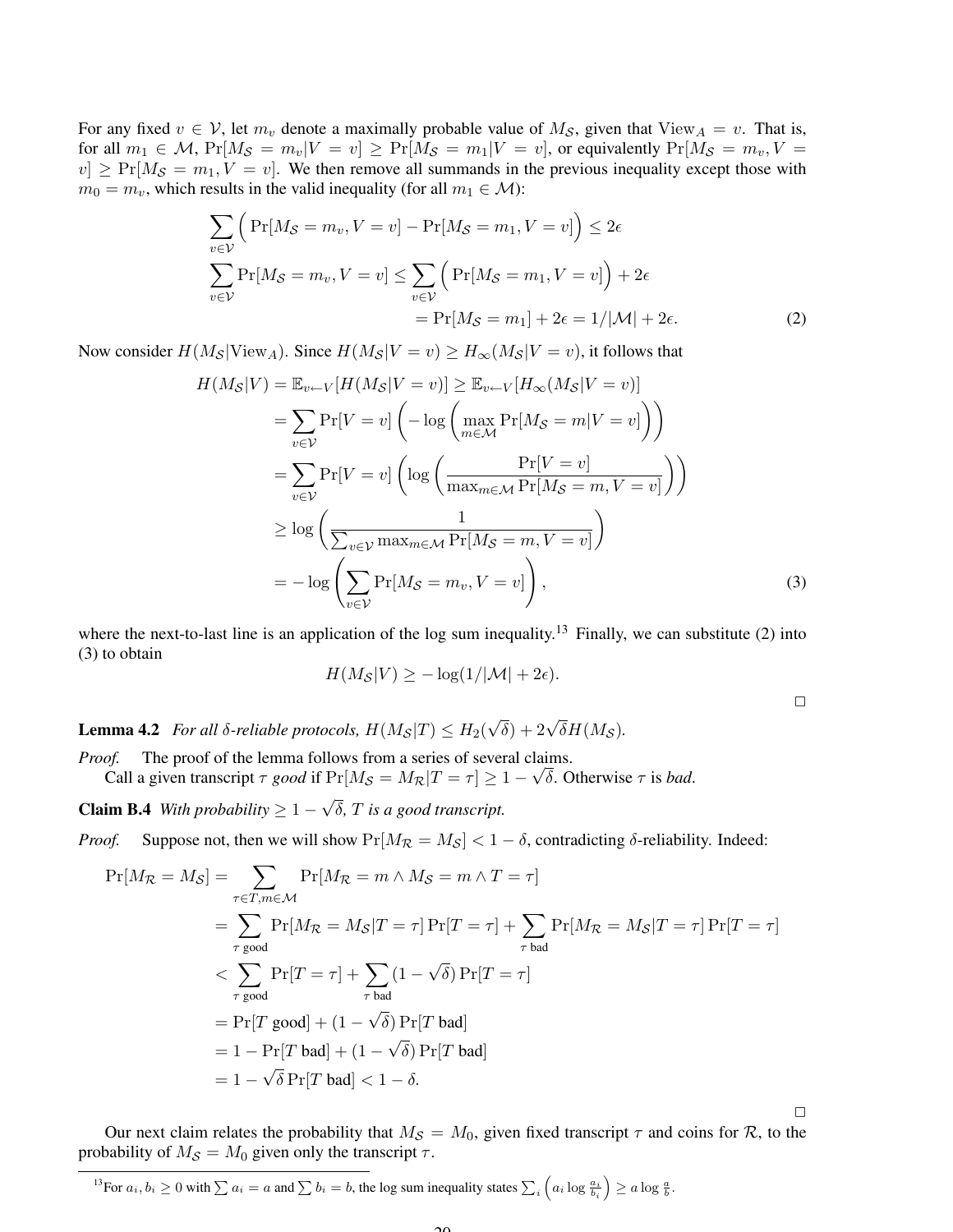**Claim B.5** *For all messages*  $M_0$ *, coins*  $c_r$  *for*  $\mathcal{R}$ *, and transcripts*  $\tau$ *:* 

$$
\Pr[M_{\mathcal{S}} = M_0 | C_{\mathcal{R}} = c_r \wedge T = \tau] \leq \frac{\Pr[C_{\mathcal{R}} = c_r]}{\Pr[C_{\mathcal{R}} = c_r | T = \tau]} \Pr[M_{\mathcal{S}} = M_0 | T = \tau].
$$

*Proof.* The LHS is equal to  $Pr[M_S = M_0 \wedge C_{\mathcal{R}} = c_r \wedge T = \tau] / Pr[C_{\mathcal{R}} = c_r \wedge T = \tau]$ . Considering only the numerator of this expression to begin with, we have:

$$
\Pr[M_S = M_0 \wedge C_{\mathcal{R}} = c_r \wedge T = \tau]
$$
  
= 
$$
\sum_{c'_s} \Pr[M_S = M_0 \wedge C_{\mathcal{R}} = c_r \wedge T = \tau \wedge C_{\mathcal{S}} = c'_s]
$$
  
= 
$$
\sum_{c'_s} \Pr[M_S = M_0 \wedge C_{\mathcal{S}} = c'_s] \Pr[C_{\mathcal{R}} = c_r] \{\tau = T(M_0, c_r, c'_s)\}.
$$

The previous line uses our independence assumptions on  $\mathcal{R}$ 's coins. It also uses a bracket notation to simplify summation notation: here  $\{P\} = 1$  if the predicate P is true and 0 otherwise. Continuing, the above is

$$
= \Pr[C_{\mathcal{R}} = c_r] \sum_{c'_s} \Pr[M_{\mathcal{S}} = M_0 \wedge C_{\mathcal{S}} = c'_s] \{ \tau = T(M_0, c_r, c'_s) \}
$$
  
\n
$$
\leq \Pr[C_{\mathcal{R}} = c_r] \sum_{c'_s} \Pr[M_{\mathcal{S}} = M_0 \wedge C_{\mathcal{S}} = c'_s] \sum_{c'_r} \{ \tau = T(M_0, c'_r, c'_s) \}
$$
  
\n
$$
= \Pr[C_{\mathcal{R}} = c_r] \sum_{c'_s} \sum_{c'_r} \Pr[M_{\mathcal{S}} = M_0 \wedge C_{\mathcal{S}} = c'_s] \{ \tau = T(M_0, c'_r, c'_s) \}
$$
  
\n
$$
= \Pr[C_{\mathcal{R}} = c_r] \sum_{c'_s} \Pr[M_{\mathcal{S}} = M_0 \wedge C_{\mathcal{S}} = c'_s \wedge T = \tau]
$$

The last equality may be easier to understand if you work backwards from the last line to the previous one. It says that we can get the probability of a fixed message  $M_0$  and coins of  $\mathcal{S}$   $c'_s$  and transcript  $\tau$ , by summing over all coins for  $R$ , the probability that the message and coins appear, conditioned on the fact that the transcript generated by the message and coins in that summand *is* in fact  $\tau$ .

$$
= \Pr[C_{\mathcal{R}} = c_r] \Pr[M_{\mathcal{S}} = M_0 \wedge T = \tau] = \Pr[C_{\mathcal{R}} = c_r] \Pr[T = \tau] \Pr[M_{\mathcal{S}} = M_0 | T = \tau].
$$

Dividing back through by the denominator  $Pr[C_{\mathcal{R}} = c_r \land T = \tau]$  yields the statement of the claim.  $\Box$ 

For a given transcript  $\tau$ , let  $M_{max}(\tau)$  denote the maximally probable  $M_{\mathcal{S}}$  given that  $T = \tau$ . (If two are equiprobable, break the tie arbitrarily.) The next claim asserts that for a good transcript, the sender's message equals  $M_{max}(\tau)$  with high probability.

**Claim B.6** *For any good transcript*  $\tau$ ,  $Pr[M_{\mathcal{S}} = M_{max}(\tau) | T = \tau] \ge 1 - \tau$ √ δ*.* √

*Proof.* By Claim B.4, we have  $Pr[M_{\mathcal{R}} = M_{\mathcal{S}} | T = \tau] \ge 1 - \tau$  $\delta$ . On the other hand,

$$
\Pr[M_{\mathcal{R}} = M_{\mathcal{S}}|T = \tau] = \sum_{c_r} \Pr[M_{\mathcal{R}} = M_{\mathcal{S}}|C_{\mathcal{R}} = c_r \wedge T = \tau] \Pr[C_{\mathcal{R}} = c_r | T = \tau]
$$

$$
= \sum_{c_r} \Pr[M_{\mathcal{S}} = M_{\mathcal{R}}(\tau, c_r) | C_{\mathcal{R}} = c_r \wedge T = \tau] \Pr[C_{\mathcal{R}} = c_r | T = \tau].
$$

Now apply Claim B.5 with  $M_0 = M_{\mathcal{R}}(\tau, c_r)$ :

$$
\leq \sum_{c_r} \Pr[M_{\mathcal{S}} = M_{\mathcal{R}}(\tau, c_r)|T = \tau] \Pr[C_{\mathcal{R}} = c_r]
$$
  

$$
\leq \sum_{c_r} \Pr[M_{\mathcal{S}} = M_{max}(\tau)|T = \tau] \Pr[C_{\mathcal{R}} = c_r]
$$
  

$$
= \Pr[M_{\mathcal{S}} = M_{max}(\tau)|T = \tau],
$$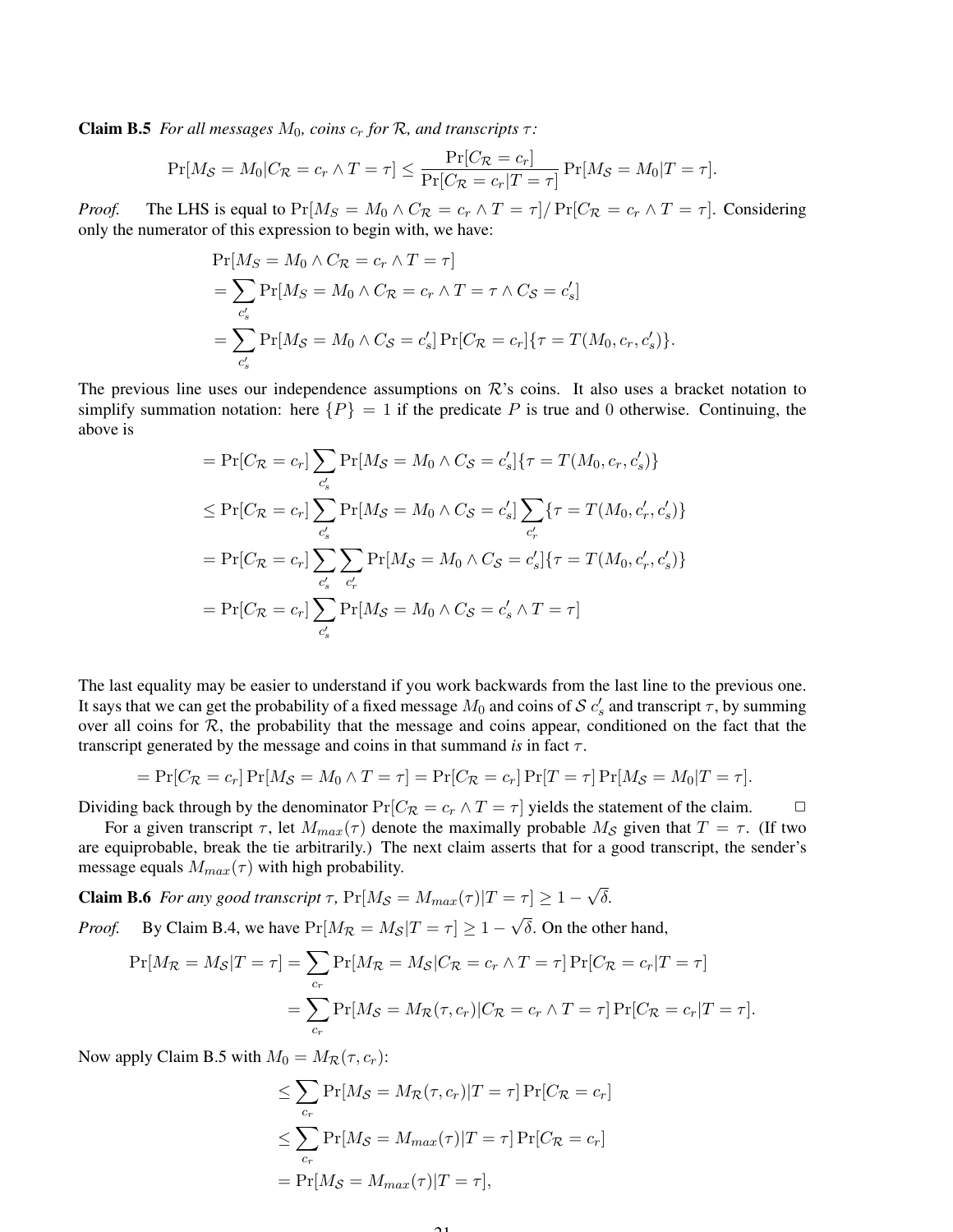as desired.  $\Box$ 

Now (finally) we consider  $H(M_S|T)$ . By definition,

$$
H(M_{\mathcal{S}}|T) = \sum_{\tau} \Pr[T = \tau] H(M_{\mathcal{S}}|T = \tau)
$$
  
= 
$$
\sum_{\tau} \Pr[T = \tau] \sum_{M} \Pr[M_{\mathcal{S}} = M|T = \tau] \log \Pr[M_{\mathcal{S}} = M|T = \tau].
$$

We estimate the sum by splitting its domain depending on whether  $\tau$  is good or bad. Considering first the sum over bad  $\tau$ :

$$
\sum_{\tau \text{ bad}} \Pr[T = \tau] H(M_{\mathcal{S}} | T = \tau) \le \sum_{\tau \text{ bad}} \Pr[T = \tau] H(M_{\mathcal{S}})
$$
\n
$$
= \Pr[T \text{ bad}] H(M_{\mathcal{S}}) \le \sqrt{\delta} H(M_{\mathcal{S}}).
$$
\n(B4)

Moving to the sum over good  $\tau$ , we re-interpret it as an entropy  $H((M_{\mathcal{S}})_{good}|T_{good})$ , where the random variables are those induced by restricting the space of executions to ones which produce good transcripts. Then we apply Fano's inequality [CT91], which states that for random variables  $X, Y$  over a discrete space S, if  $\hat{p} = \Pr[X \neq Y]$ , then

$$
H(X | Y) \leq H_2(\hat{p}) + \hat{p} \log(|S| - 1).
$$

In our case this becomes

$$
H((M_S)_{good} | T_{good}) \le H((M_S)_{good} | M_{max}(T_{good}))
$$
  
\n
$$
\le H_2(\sqrt{\delta}) + \sqrt{\delta} \log(|\mathcal{M}| - 1)
$$
  
\n
$$
\le H_2(\sqrt{\delta})\sqrt{\delta}H(M_S),
$$
\n(E2)

where the second line applies Fano's inequality to the fact that (for good transcripts)  $Pr[M_S \neq M_{max}(\tau)] \leq$  $\sqrt{\delta}$  (Claim B.6).

Combining the two estimates, we see that  $H(M_{\mathcal{S}}|T) \leq H_2(M)$  $\sqrt{\delta}$ ) + 2 $\sqrt{\delta}H(M_{\mathcal{S}})$ , as required.  $\Box$ 

**Lemma 4.3**  $-\log(1/|\mathcal{M}| + 2\epsilon) - H_2($ √  $\delta$ ) – 2 √  $\delta \log |\mathcal{M}| \leq H \left(T_{\text{SEC}} \mid \text{SEC} \right).$ 

*Proof.* Since a secure  $(\epsilon, \delta)$ -SMT-PD protocol must work for any adversary A, it is enough to show that the inequality holds when  $A$  is passive and only uses randomness to decide which wires to corrupt. In this case View<sub>A</sub> = (T<sub>PUB∪CORR</sub>, SEC).

By Lemmas 4.1 and 4.2 and the properties of entropy, we have (assuming  $A$  is passive):

$$
-\log(1/|\mathcal{M}| + 2\epsilon) - H_2(\sqrt{\delta}) - 2\sqrt{\delta} \log |\mathcal{M}| \le H (M_S | View_A) - H (M_S | T)
$$
 (Lemma 4.1, 4.2)  
\n
$$
\le H (T | View_A)
$$
\n
$$
= H (T_{\text{PUBUCORR}}, T_{\text{SEC}} | T_{\text{PUBUCORR}}, \text{SEC})
$$
\n
$$
= H (T_{\text{SEC}} | T_{\text{PUBUCORR}}, \text{SEC})
$$
\n
$$
\le H (T_{\text{SEC}} | SEC).
$$
\n(E2)

 $\Box$ 

**Theorem 4.1** *Let*  $\Pi$  *be any* ( $\epsilon$ ,  $\delta$ )-SMT-PD protocol with  $n \leq 2t$ , in the presence of a passive, non-adaptive *adversary* A*. Let* C *denote the expected communication (in bits) over the private wires (the expectation is taken over all players' coins and the choice of*  $M_S \in \mathcal{M}$ *). Then* 

$$
C \ge \frac{n}{n-t} \cdot (-\log(1/|\mathcal{M}| + 2\epsilon) - H_2(\sqrt{\delta}) - 2\sqrt{\delta} \log |\mathcal{M}|)
$$

*In particular, if*  $\epsilon = O(1/|\mathcal{M}|)$  *and*  $\delta = O(1)$ *, then*  $C = \Omega(mn/(n-t))$ *.* 

*Proof.* Let A be a passive adversary who chooses t wires uniformly at random to corrupt. Let  $T$ refer to the space of possible transcripts, and likewise for a wire i or set of wires S, let  $T_i$  and  $T_S$  denote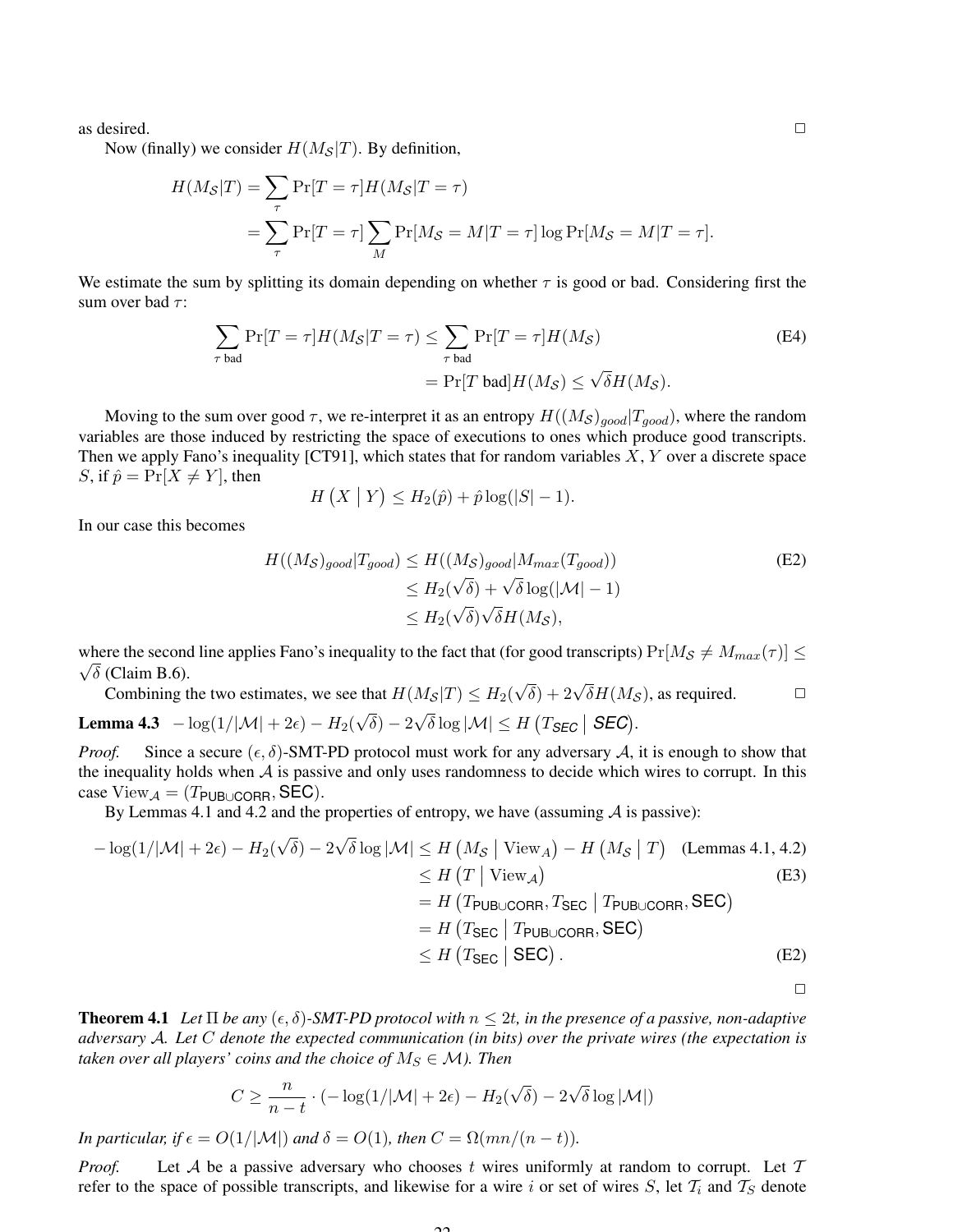the space of possible restricted transcripts  $T_i$  and  $T_S$ . By the definition of entropy,  $H(T_{\text{SEC}}|\text{SEC})$  =  $H(T<sub>SEC</sub>, SEC) - H(SEC)$  is equal to:

$$
- \sum_{\substack{I \subseteq [n] \\ |I| = n-t}} \sum_{\tau \in \mathcal{T}_I} \Pr[T_I = \tau \wedge \text{SEC} = I] \cdot \log \left( \Pr[T_I = \tau \wedge \text{SEC} = I] \right) - H(\text{SEC}).
$$

But since  $A$  is passive,  $S$  and  $R$  have no information on which wires are in CORR or SEC. It follows that the transcript  $T_I$  is independent of SEC; hence

$$
\Pr[T_I = \tau \wedge \text{SEC} = I] = \Pr[T_I = \tau] \Pr[\text{SEC} = I] = \Pr[T_I = \tau] \frac{1}{\binom{n}{n-t}},
$$

since every set of size  $n - t$  is equally likely to be SEC. The previous sum is then equal to

$$
-\sum_{\substack{I \subseteq [n] \\ |I| = n-t}} \sum_{\tau \in \mathcal{T}_I} \Pr[T_I = \tau] \frac{1}{\binom{n}{n-t}} \cdot \left( \log(\Pr[T_I = \tau]) + \log \frac{1}{\binom{n}{n-t}} \right) - H(\text{SEC})
$$
  

$$
= \frac{-1}{\binom{n}{n-t}} \sum_{\substack{I \subseteq [n] \\ |I| = n-t}} \sum_{\tau \in \mathcal{T}_I} \Pr[T_I = \tau] \cdot \log(\Pr[T_I = \tau])
$$
  

$$
- \frac{1}{\binom{n}{n-t}} \log \frac{1}{\binom{n}{n-t}} \sum_{\substack{I \subseteq [n] \\ |I| = n-t}} \sum_{\tau \in \mathcal{T}_I} \Pr[T_I = \tau] - H(\text{SEC}).
$$

Now by the definition of entropy we have that  $-\sum_{\tau \in \mathcal{T}_I} \Pr[T_I = \tau] \cdot \log(\Pr[T_I = \tau]) = H(T_I)$ . Additionally,  $\log \frac{1}{\binom{n}{n-t}} = -\log \binom{n}{n-t}$  $\sum_{\tau \in \mathcal{T}_I}^n \Pr[T_I = \tau] = 1$ . Making these substitutions, the previous expression is equal to

$$
\frac{1}{\binom{n}{n-t}} \sum_{\substack{I \subseteq [n] \\ |I| = n-t}} H(T_I) + \frac{1}{\binom{n}{n-t}} \log \binom{n}{n-t} \left( \sum_{\substack{I \subseteq [n] \\ |I| = n-t}} 1 \right) - H(\text{SEC})
$$
\n
$$
= \frac{1}{\binom{n}{n-t}} \sum_{\substack{I \subseteq [n] \\ |I| = n-t}} H(T_I) + \frac{1}{\binom{n}{n-t}} \log \binom{n}{n-t} \binom{n}{n-t} - H(\text{SEC})
$$
\n
$$
= \frac{1}{\binom{n}{n-t}} \sum_{\substack{I \subseteq [n] \\ |I| = n-t}} H(T_I) + \log \binom{n}{n-t} - H(\text{SEC})
$$
\n
$$
= \frac{1}{\binom{n}{n-t}} \sum_{\substack{I \subseteq [n] \\ |I| = n-t}} H(T_I),
$$

since, by (E1),  $H(SEC) = \log \binom{n}{n}$  $\binom{n}{n-t}$ . So far we have shown the inequality

$$
\left(-\log(1/|\mathcal{M}| + 2\epsilon) - H_2(\sqrt{\delta}) - 2\sqrt{\delta}\log|\mathcal{M}| \right) \leq \frac{1}{\binom{n}{n-t}} \sum_{\substack{I \subseteq [n] \\ |I| = n-t}} H(T_I),
$$

and rearranging gives

$$
\binom{n}{n-t}\bigg(-\log(1/|\mathcal{M}|+2\epsilon)-H_2(\sqrt{\delta})-2\sqrt{\delta}\log|\mathcal{M}|\bigg)\leq \sum_{\substack{I\subseteq [n]\\|I|=n-t}}H(T_I).
$$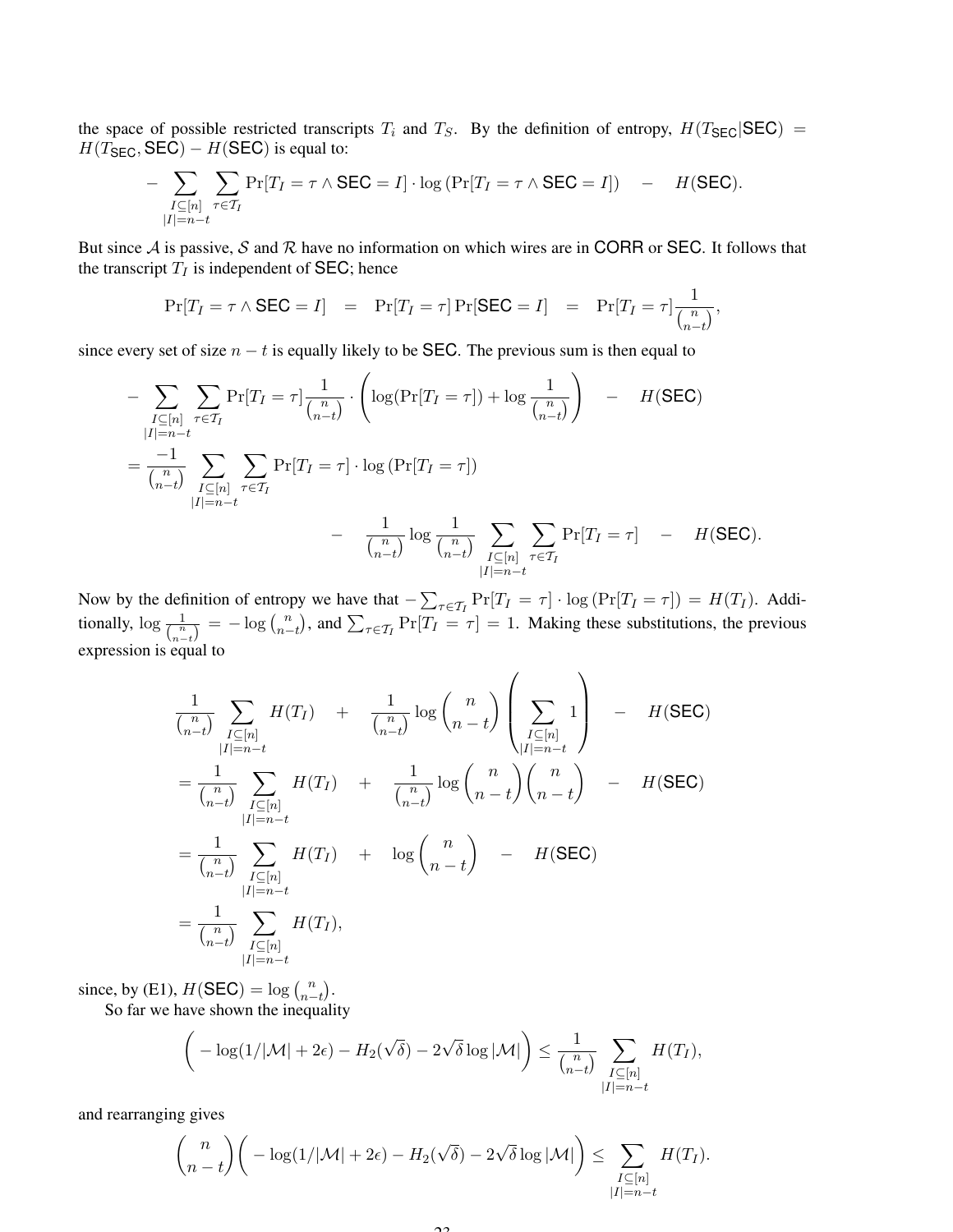Now we apply Han's inequality [CT91]: For a random variable  $X = (X_1, \ldots, X_n)$  and  $1 \le q \le n$ , we define

$$
H_q(X) = \frac{1}{\binom{n-1}{q-1}} \sum_{\substack{I \subseteq [n] \\ |I| = q}} H(X|_I)
$$

(where  $X|_I$  is the random variable  $(X_i)_{i\in I}$ ).

Then Han's inequality states that

$$
H_1(X) \ge H_2(X) \ge \cdots \ge H_n(X) = H(X).
$$

For our purposes,  $q = n - t$  and  $X = T_{PRIV} = (T_1, \ldots, T_n)$  is the transcript restricted to the private wires. Dividing the previous inequality on both sides by  $\binom{n-1}{n-t}$  $_{n-t-1}^{n-1}$ ) yields

$$
\frac{n}{n-t} \left( -\log(1/|\mathcal{M}| + 2\epsilon) - H_2(\sqrt{\delta}) - 2\sqrt{\delta} \log |\mathcal{M}| \right) \le \frac{1}{\binom{n-1}{n-t-1}} \sum_{\substack{I \subseteq [n] \\ |I| = n-t}} H(T_I)
$$
\n
$$
= H_{n-t}(T_{\text{PRIV}})
$$
\n
$$
\le H_1(T_{\text{PRIV}})
$$
\n
$$
= \sum_{i \in [n]} H(T_i)
$$
\n
$$
\le \sum_{i \in [n]} \mathbb{E}[\# \text{ bits transmitted on wire } i]
$$
\n
$$
= \mathbb{E}[\text{total } \# \text{ bits transmitted on private wires}].
$$

The last line is exactly  $C$ , which shows as desired that

$$
C \ge \frac{n}{n-t} \bigg( -\log(1/|\mathcal{M}| + 2\epsilon) - H_2(\sqrt{\delta}) - 2\sqrt{\delta} \log |\mathcal{M}| \bigg).
$$

#### **Lemma 5.1** *The protocol of Figure 3 is a Weak*  $(\delta, \delta)$ -*SMT-PD protocol for q sufficiently large*  $(\Omega(t/\delta))$ .

*Proof.* If the adversary is passive, it is clear that  $R$  will receive the correct message.

Consider an active adversary. We will look at the worst case, when  $n = t + 1$  (i.e., only one good wire). Also, we assume the adversary "materially alters" the shares  $((x_i, y_i)$  pairs) on the wires he controls—which is to say, alters them in some way besides simply permuting the 3t shares sent by the Sender. (Clearly, simply permuting the shares leads to  $R$  accepting the correct message.) We claim that with overwhelming probability, if the adversary materially alters the shares, then  $R$  will detect corruption.

Let f denote the polynomial obtained from interpolating the  $3t + 2$  shares consisting of all shares on corrupted wires, and 2 of the 3 shares on the good wire. Then f is a polynomial of degree  $\leq 3t + 1$ . Note that  $R$  will accept some message precisely if the remaining share on the good wire, which was not used to define  $\hat{f}$ , also lies on  $\hat{f}$ ; otherwise he will output "Corruption detected." Now if the adversary materially alters the shares, then he does at least one of the following: (1) alter the value of  $f$  at one or more of the evaluation points chosen by S; or (2) alter the set of evaluation points chosen by S. In case (1) it is certainly the case that  $\tilde{f} \neq f$ , since they disagree on a point. In case (2), let  $\tilde{x}_i$  be an altered evaluation point which does not appear in the Sender's original list. Observe that since the adversary sees only 3t points in a perfect  $3t + 2$ -out-of-3n secret sharing scheme, then regardless of his knowledge of  $\alpha = f(0)$ , the value of f at any other point remains uniformly distributed over  $\mathbb{F}_q$  according to his view. Therefore the probability that  $f = f$  in this case is  $\leq 1/q$ , the probability that  $f(\tilde{x}_i) = f(\tilde{x}_i)$ , which proves our claim.

Now we prove weak reliability. The situation we want to avoid is when the remaining share lies on  $\hat{f}$ *and*  $f(0) \neq f(0) = \alpha$ , because this is exactly the situation in which R accepts a false message. To this end, we'll bound the probability that the remaining share lies on  $\tilde{f}$ , given that  $\tilde{f} \neq f$ .